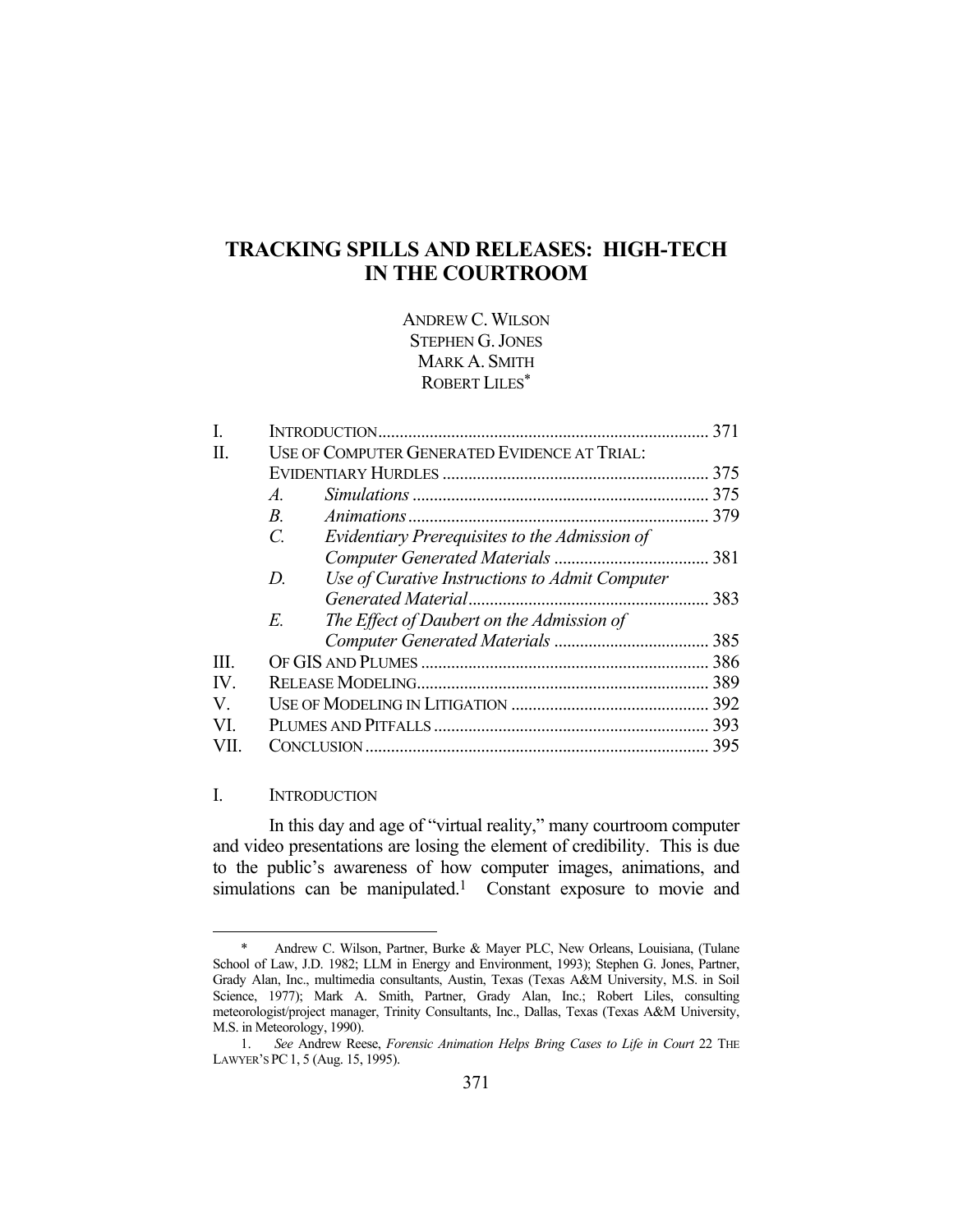television animation has led the public and jurors to suspect "computer magic" in any extraordinary visual sequence.<sup>2</sup>

 At the same time, there is a trend toward "actual reality" in certain contexts.3 One example is the typical television weather program wherein a weather person will depict the movement of clouds, fronts, and storm systems through the use of three-dimensional imaging techniques. These images are further "authenticated" by references back to satellite images of the actual cloud systems as they move. The repeated references back and forth between the computer-created clouds and the actual cloud systems as seen from satellites convince viewers that everything they are seeing on the screen is real. This method of presentation circumvents the public's general skepticism toward computer images.

 In the courtroom, the ability to enlarge photographs and documents "on the fly" during trial through the use of a computer and television monitors enhances otherwise bland presentations. Computer graphics give the attorney the ability to include the jury in the examination of the evidence with the witness. One commentator has noted a 1990 study showing "that jurors retain more than fifty percent more information when it is presented in multimedia form."4 Another commentator has accumulated evidence related to jury impacts and noted that survey results indicate a 100 percent increase in juror retention when a visual, rather than merely oral, presentation was used.5 The same commentator noted that juror retention increased 650 percent when both a visual and an oral presentation was used.6 Finally, the commentator noted that "neurophysiologists purport that 'one-third of the human brain is devoted to vision and visual memory.'"7

 Traditionally, attorneys have used the standard 8x10 glossy photograph, which is too small for the jury to see during examination of the witness. Alternatively, they have used huge, cumbersome, and

 <sup>2.</sup> *See id.*

 <sup>3.</sup> *See id.* 

 <sup>4.</sup> Carole E. Plowman, Comment, *Multimedia in the Courtroom: Valuable Tool or Smoke and Mirrors?*, 15 REV. LITIG. 415, 417 (1996) (quoting Brian D. Handrigan, *Multimedia Isn't the Message—Business Users Are Looking for Substance Rather Than Style*, INFORMATION WEEK, July 19, 1993, at 30).

 <sup>5.</sup> *See* Julie K. Powell, *Computer Generated Visual Evidence: Does Daubert Make a Difference?*, 12 GA. ST.U.L.REV. 577, 579-80 & n.14-18 (1996).

 <sup>6.</sup> *See id.* at 579 (citing Roy Krieger, *Now Showing at a Courtroom Near You. . .* , A.B.A. J., Dec. 1992, at 92).

 <sup>7.</sup> *See id.* at 579 (quoting Roy Krieger, *Now Showing at a Courtroom Near You. . .* , A.B.A. J., Dec. 1992, at 92).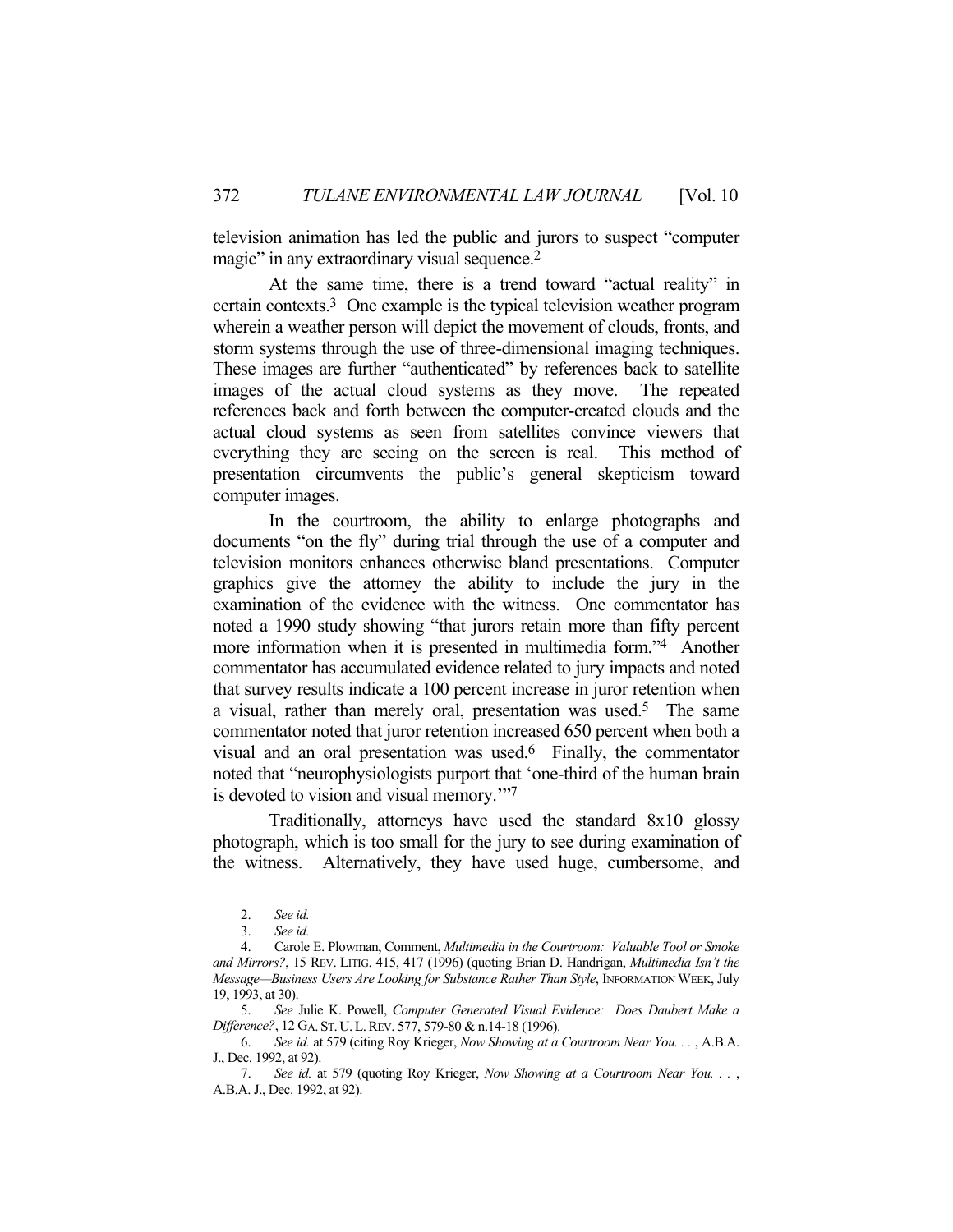expensive enlargements. Because it is difficult to determine which photographs and documents will be used during trial, many blowups are made which are never actually used. With the use of computer graphics in the courtroom, the trial attorney is given new persuasive capabilities, including:

 (1) The ability to "zoom" or magnify small details of photographic evidence and documents, allowing the jury to focus on the issue under examination and participate in the examination from the jury box. A video writer, which allows the expert or attorney to draw and annotate on the video image, can further focus the concentration of the jury.

 (2) The ability to present video clips on demand, eliminating the distracting fast-forward and rewind when searching for a specific segment of the video tape. Video clips can be indexed by any criteria, instantly accessed, and played in any order. This increases the attorney's ability to keep the jury's attention when presenting key evidence. Digital video also allows perfect "freeze frame" capability without the "jitters" and horizontal lines created by VCR's. Combined with the video writer, digital images become a powerful tool for presenting video in the courtroom.

 (3) The ability to extract a single frame from a video tape for enlargement and color printing. Computers are capable of enhancing a single video frame for color hard copy. This ability becomes critical when the key evidence is contained in one passing second of the video tape.

 (4) The ability to enhance a bad photograph. Too often, a key piece of photographic evidence was taken by someone unfamiliar with the camera equipment being used. Through high resolution scanning of the original negative, image processing software and digital filters may be able to bring out the important details in a bad photograph.

 (5) The ability to create professional quality demonstrative exhibits the day before trial, as compared to traditional hard copy which requires preparation weeks in advance. On-the-fly changes allow data to be manipulated and presented even while the trial is underway. Composites of photography, computer graphics, and annotations can make powerful visual summaries of a multitude of independent facts.

 (6) The ability to create computer-generated threedimensional scale models from engineering drawings, CAD (Computer-Aided Design) files, and photographs. The computer allows the jurors to view an accurate depiction of an object or group of objects from any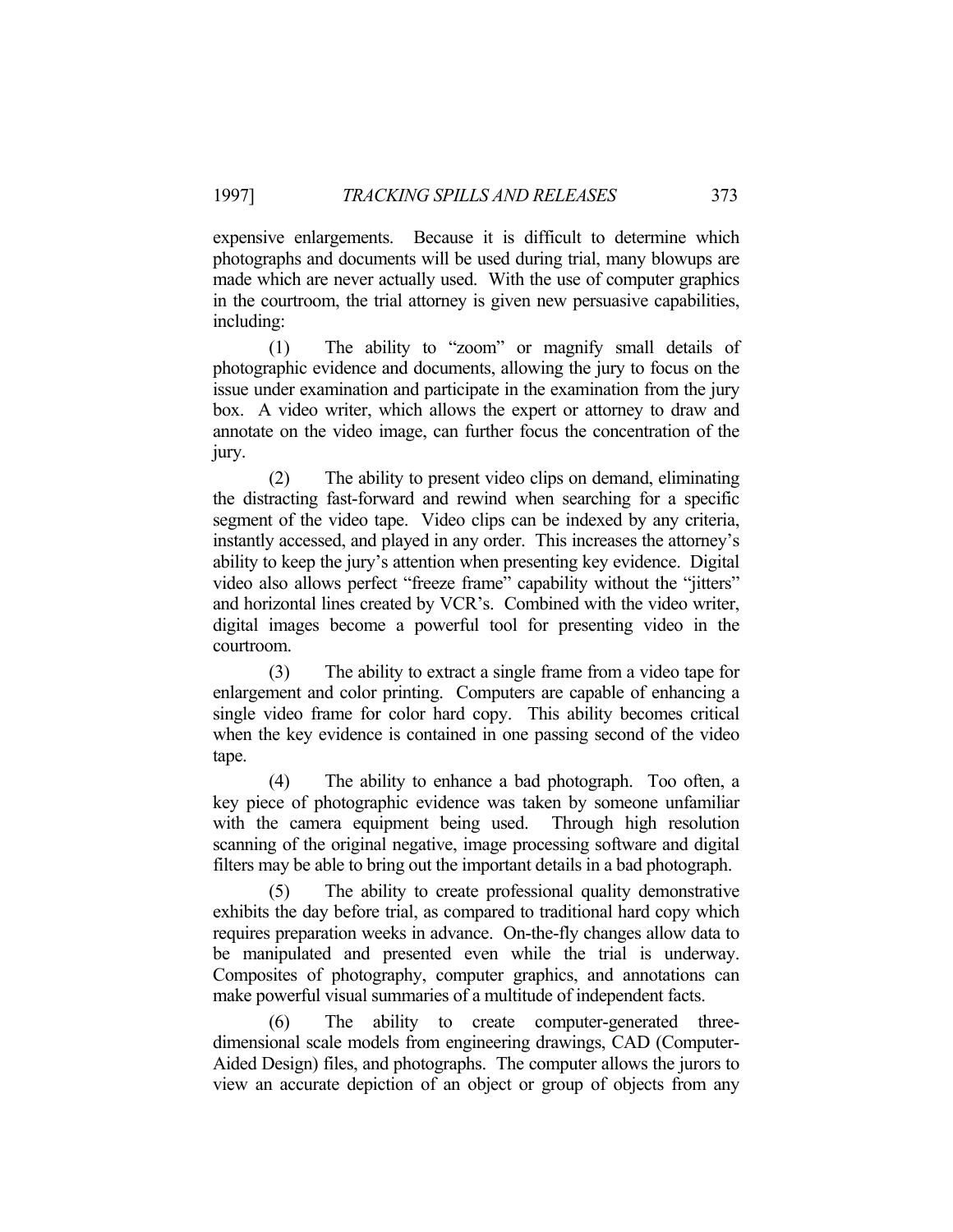perspective. Motion data can be applied to accurately depict a sequence of events. Transparency can be used to reveal the internal workings or structures of an object. Textures can be used to enhance the detail of an object, resulting in a photo-realistic depiction. Three-dimensional animation is a valuable tool when multiple perspectives of a single event are required. Two-dimensional animation is an economical alternative when a single flat perspective is sufficient.

 (7) The ability to re-create an event that occurred in the past. Using the data from a reconstruction analysis, computers can recreate events to depict an expert's opinion in a clear and concise manner. This technique can be applied to vehicular, maritime, and aviation accidents. It is also useful in explaining the instigation and propagation of a fire or explosion.

 (8) The ability to accurately re-create an object that no longer exists, or does not exist in its original form. Special techniques allow extraction of three dimensional information from two dimensional imagery. For instance, utilizing multiple photographs of a post-collision vehicle taken from different perspectives, a three-dimensional model of the damaged vehicle can be constructed to obtain dimensions and damage information. This technique can be applied to any object or scene where multiple perspective photographs are available.

 (9) The ability to immediately access any part of the presentation, including video, audio, photographs, documents, computer graphics, and animation. Multimedia allows the jury to maintain perspective during the presentation of interrelated pieces of evidence from multiple formats. Moreover, the interactive ability of multimedia can enhance and direct the correlation of all components in the visual presentation of a particular case.

 As to the practical and legal applications in the courtroom, computer presentations generally take the form of two types of evidence: "(1) recreations, which purport to simulate an event and (2) animations that are not precise recreations, but simply illustrate opinion, such as an expert's theory of the case, or a scientific principle."8 These types of presentations usually involve a significant or detailed predicate and foundation, particularly in the case of simulations, and consequently can fall prey to certain discovery pitfalls or trial objections.

 <sup>8.</sup> William F. Lee & Lisa J. Pirozzolo, *Using Computer-Generated Evidence at Trial*, 523 PLI/Lit 159, at 165-66 (1995).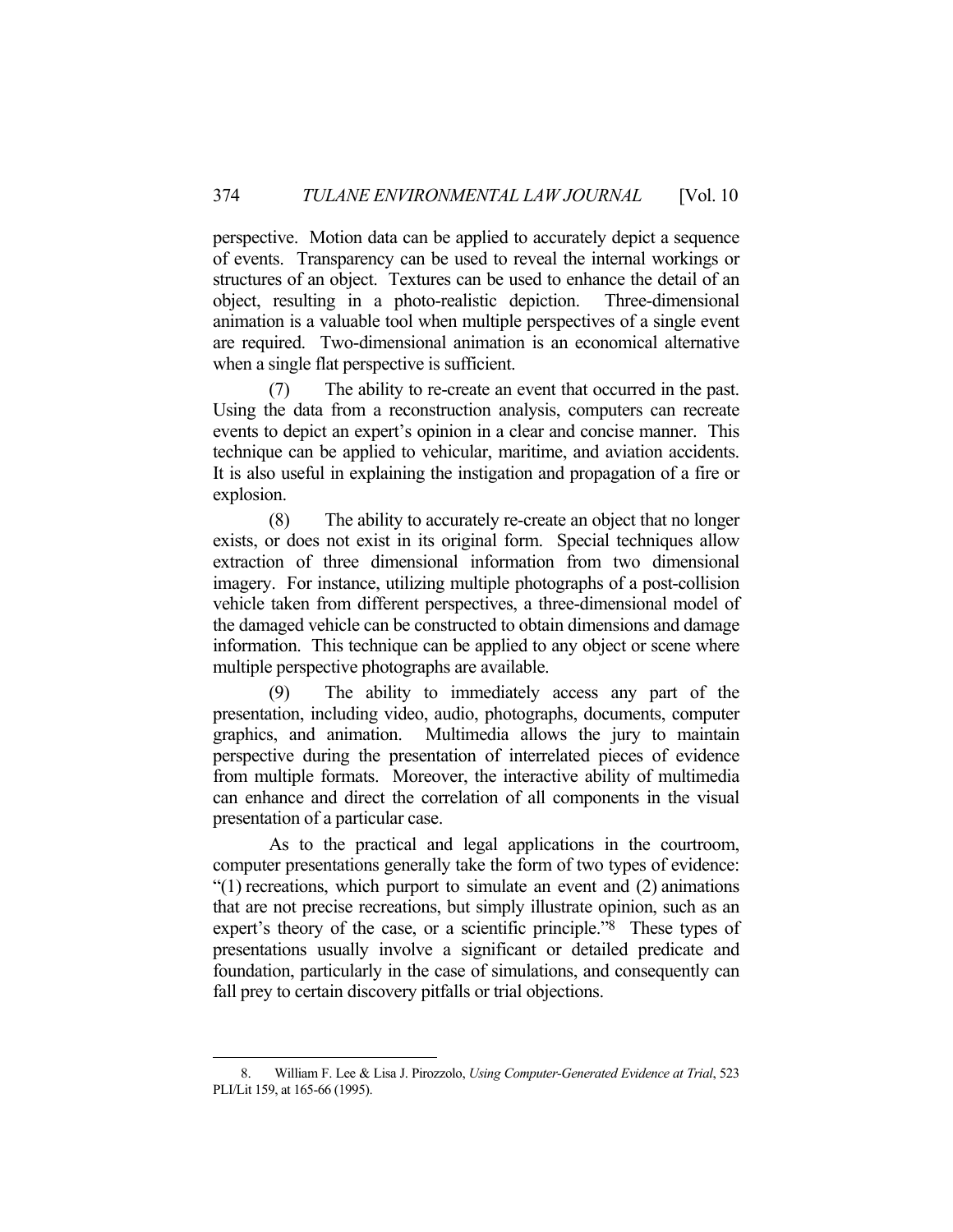A third type of computer graphics presentation is the focus of this paper. These presentations often incorporate data from computer plume models, overland-flow models, or similar types of model data and superimpose such data on a backdrop of photographic images of a particular location. This information can thereafter be integrated with a Geographical Information Systems (GIS) database which allows the user to pinpoint with specificity the exact location of the persons, property, or substances at issue in the litigation in relation to the release or spill at issue. This type of evidence can be used effectively in mass torts, class actions, or matters related to spills and releases of noxious substances. The effectiveness of the evidence stems from the realism created by aerial photographs, "real-time" video, or satellite images. As a result, the evidence generally encounters less opposition to admissibility since this evidence closely parallels the realism and authenticity of the weather programs described above.

 The following discussion will focus generally on the admissibility of computer evidence, namely animations and simulations, and explore the evidentiary hurdles to the admission of such evidence. The discussion then moves to a consideration of the uses of GIS "tracking" data and its use in conjunction with plume or release modeling. Due to its high degree of reliability, this type of computer generated evidence is much more likely to be admitted.

- II. USE OF COMPUTER GENERATED EVIDENCE AT TRIAL: EVIDENTIARY HURDLES
- *A. Simulations*

1

 As mentioned above, simulations are recreations of actual incidents or events giving rise to litigation. Since such presentations are basically telling the trier of fact or jury that the incident happened in a particular way, and since computer images are often so "dramatic" that they sometimes are more believable than eye witnesses, $9$  the courts will generally scrutinize simulations and recreations much more closely than mere animation of an expert's opinion. For example, in a Louisiana state court case, *Pino v. Gauthier*, the court refused to admit a videotape simulation depicting four scenarios of possible movement by a truck involved in a vehicular accident.10 The various scenarios involved the

 <sup>9.</sup> *See, e.g.*, Robinson v. Missouri Pac. R.R. Co., 16 F.3d 1083, 1088 n.4 (10th Cir. 1994) ("[t]he expert opinion evidence for plaintiffs appears to have carried more weight than eyewitness testimony.").

 <sup>10.</sup> Pino v. Gauthier, 633 So.2d 638, 652 (La. App. 1st Cir. 1993).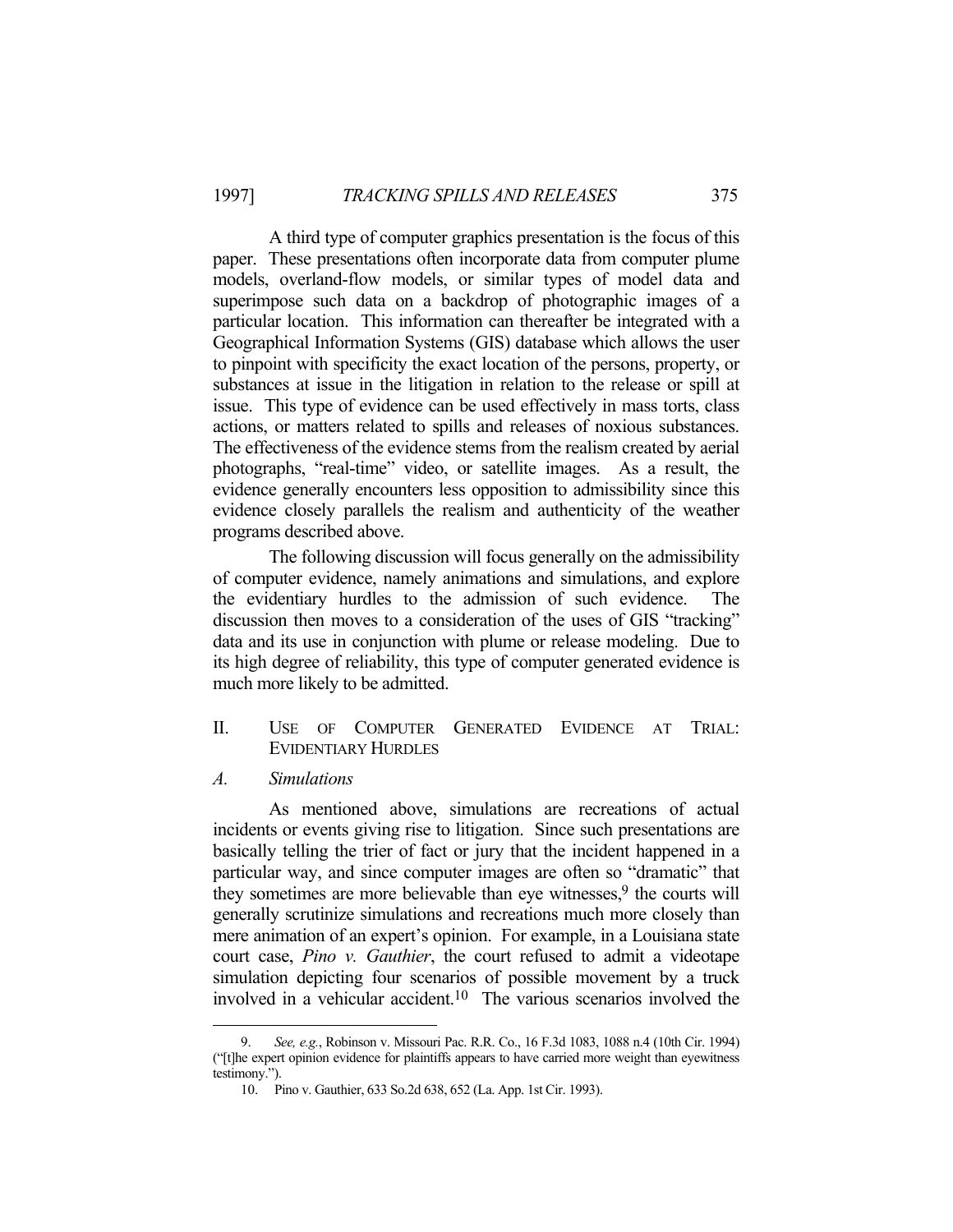insertion of variables, such as the weight of the vehicle, speed, road conditions, and braking, into a specialized computer program which thereafter reconstructed the motion of the vehicle as it approached the collision.11 In analyzing the admissibility of the simulation, the court of appeals applied a Louisiana evidentiary test normally utilized for videotapes.12 This test requires the trial court to

> [c]onsider whether the videotape accurately depicts what it purports to represent, whether it tends to establish a fact of the proponent's case, and whether it will aid the jury's understanding. Against those factors, the trial court must consider whether the video tape will unfairly prejudice or mislead the jury, confuse the issues, or cause undue delay.13

 Applying this test of admissibility, the court held that the videotape was inadmissible due to opposing counsel's inability to change any of the variables or to produce an alternative version of the videotape for the jury to view.14 The court also reasoned that "[i]t was proper to avoid the impact of the jury viewing this specially created tape, containing only favorable outcomes."15 The court of appeals added that "[i]t was not necessary for the jury to view a computer simulation to understand how a vehicle might lose control during a lane change maneuver."16

 In contrast, in a Florida criminal matter, *State v. Pierce*, prosecutors created a simulation of a hit and run accident through the use of a laser beam technique and a computer program known as CAD to produce thirty-two hundred photos and maps of the crime scene taken from every conceivable angle and based on precise measurements recorded during repeated investigations.17 This information was thereafter used to create graphic scenes using "Disney-type" techniques which were then run in rapid succession to create the illusion of movement.<sup>18</sup> The court admitted the simulation, but allowed use of the presentation only as an "animation" which, in turn, limited the evidence

 <sup>11.</sup> *See id.*

 <sup>12.</sup> *See id.* (citing Malbrough v. Wallace, 594 So.2d 428, 431 (La. App. 1st Cir. 1991).

 <sup>13.</sup> *Id.* at 652.

 <sup>14.</sup> *Id.* 

 <sup>15.</sup> *Id.*

 <sup>16.</sup> *Id.*

<sup>17.</sup> *See Using Computer Animation in the Courtroom*, PROSECUTOR, Oct. 1995 at 17 (citing State v. Pierce, No. 92-193, 16CF10A (Fla. 17th Cir. Ct. 1992)).

 <sup>18.</sup> *See id.*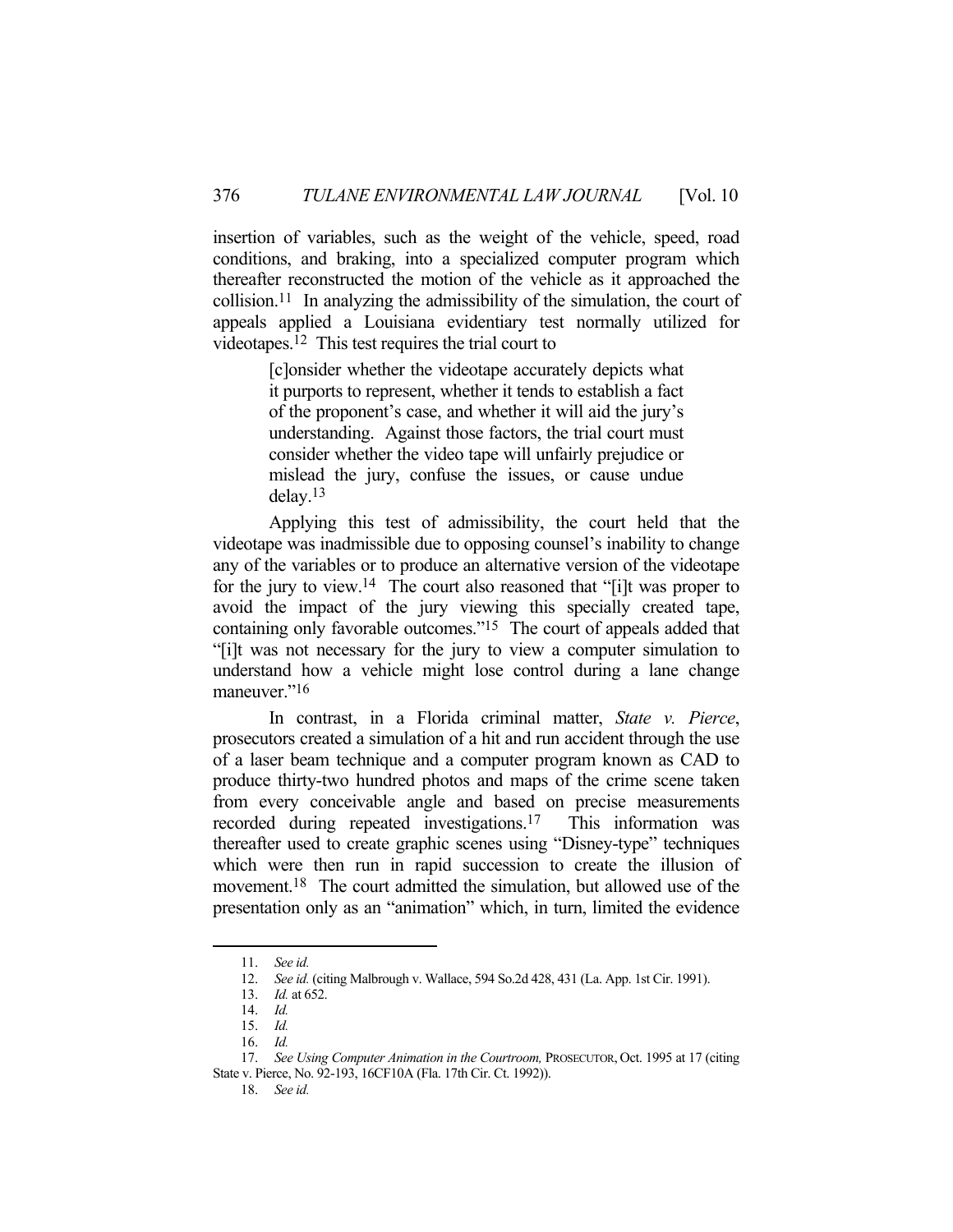to demonstrative use or a mere visualization of the expert's accidentreconstruction opinions.19 Despite scaling down of the use of the evidence, the defendant was convicted.20

 In *Hopper v. Crown*, the trial court admitted a simulation of a forklift accident.<sup>21</sup> On the basis of this and other evidence, the court found that the forklift "was unreasonably dangerous because an alternative design that would produce less harmful consequences was available and the alternative design would have prevented the plaintiff's injuries."22 One of the more convincing sources of evidence was the simulation opposed by the defendant, which explored the issue of whether the forklift should or should not have had a door.<sup>23</sup>

 The court of appeals affirmed the admission of the forklift simulation based on the fact that the plaintiff's expert "did possess the experience and the academic qualifications necessary to express valid opinions in the fields of forklift design and safety, forklift accidents, injuries and restraints and provided analytical and computer study results to use as a basis for the opinions."24 Plaintiff's expert, a consulting engineer, had based his opinion on his own experience and a computerized simulation video he created of the accident, analyzing the accident using a forklift without a door and with a door.25 The simulation was further bolstered with information from the defendant and the plaintiff as well as photographs and engineering texts. The computer simulation demonstrated that the plaintiff would not have been thrown from the forklift given the forces involved in the collision.26

 Such recreations are not always admitted. This is sometimes because they appear to be too real. For example, in *Racz v. R.T. Merryman Trucking Co.*, the plaintiff sought to keep out of evidence a computer animation of the accident prepared by the defendant's expert.27 The issue was whether the back wheels of the tractor-trailer driven by the defendant's employee entered the passing lane while plaintiff's decedent was passing the truck, prompting her to swerve to avoid a collision.<sup>28</sup> Relying on the old adage "seeing is believing," the court excluded the

 <sup>19.</sup> *See id.*

 <sup>20.</sup> *See id.* 

 <sup>21.</sup> Hopper v. Crown, 646 So.2d 933 (La. App. 1st Cir. 1994).

 <sup>22.</sup> *Id.* at 943.

 <sup>23.</sup> *See id.* 

 <sup>24.</sup> *Id.* at 945.

 <sup>25.</sup> *See id.* at 937-38

 <sup>26.</sup> *See id*.

 <sup>27.</sup> Racz v. R.T. Merryman Trucking Co., 1994 W.L. 124857 (E.D. Pa. 1994).

 <sup>28.</sup> *See id.*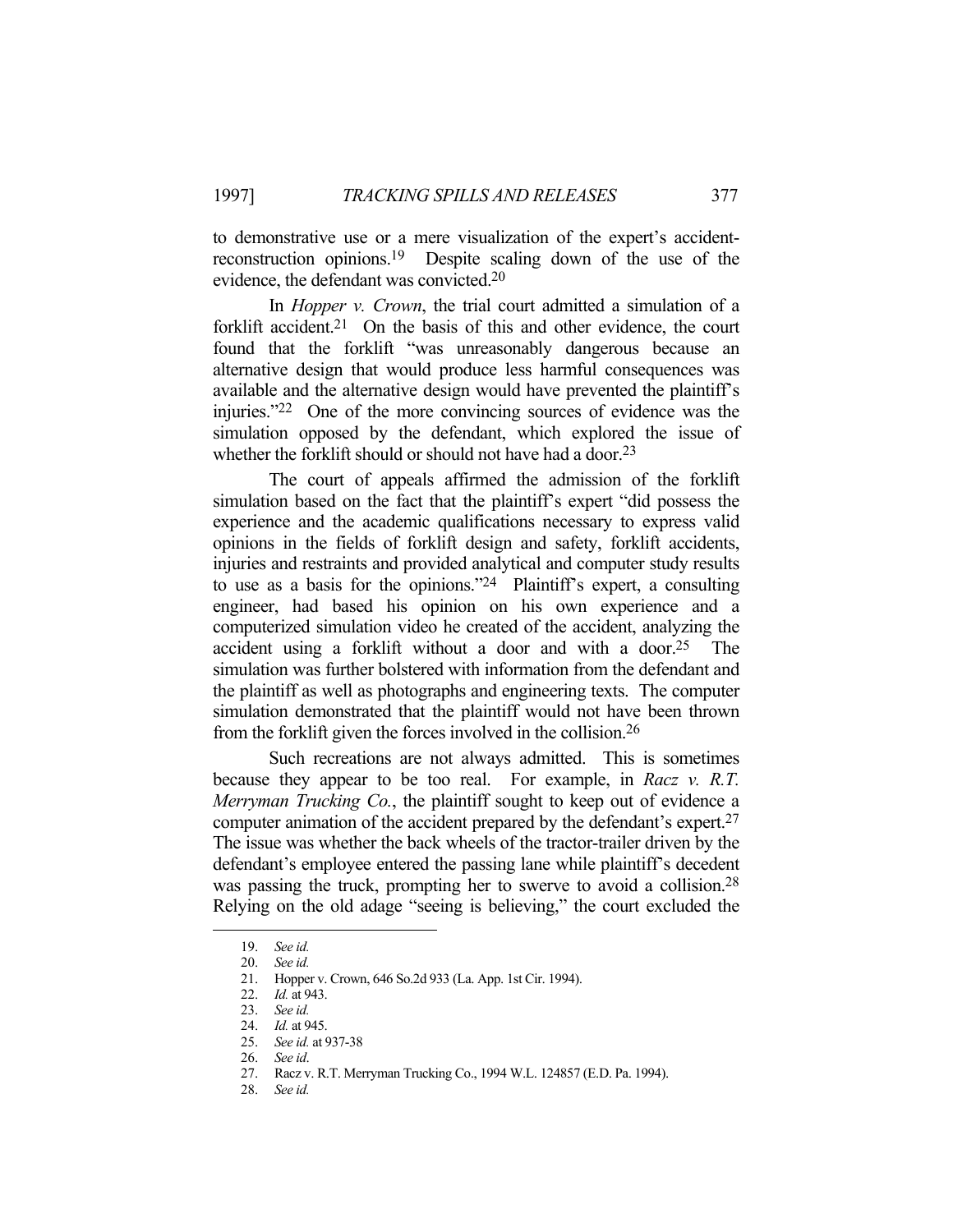animated reconstruction of the accident because it appeared the jury might give undue weight to the visual presentation.<sup>29</sup> As the court stated:

> Because the expert's conclusion would be graphically depicted in a moving and animated form, the viewing of the computer simulation might more readily lead the jury to accept the data and premises underlying the defendant's expert's opinion, and, therefore, to give more weight to such opinion than it might if the jury were forced to evaluate the expert's conclusions in the light of the testimony of all of the witnesses, as generally occurs in such cases.30

 The implication of the opinion is that the court viewed the evidence not as a mere animation of an expert's opinion, but as a recreation or simulation of the event. Thus, a greater evidentiary hurdle for re-creations was created by the court.

 Another problem can arise where an attempt is made to introduce an animation or illustration of an expert's opinion, but the presentation is based on incorrect facts. In *Guillory v. Domtar Industries,* the court considered an attempt to introduce several forklift animation scenarios.31 The court disallowed this evidence, finding that the expert's testimony as well as the animations were based on altered facts and speculation in support of the defendant's position.<sup>32</sup> The court's reasoning was based on a finding that the expert's conclusions were "unfounded and misleading" and the fact that the evidence was so "technical" that it would have misled the jury if admitted.33

 Another pitfall for the recreation is that it may simply be ignored. In *ANR Production Company v. Kerr-McGee Corp.*, an oil and gas unit operator attempted to use a simulation in an accident against a drilling company, the suit arising from a case involving the drilling of a well that had caused drainage of hydrocarbons from a unitized zone.<sup>34</sup> The action was based on conversion of the hydrocarbons, trespass, breach of contract, and strict liability.35 In connection with the evidence associated with the attempts to quantify the amounts of hydrocarbons which had been drained from the unit, the operator presented testimony from an

 <sup>29.</sup> *Id.*

 <sup>30.</sup> *Id.* 

 <sup>31.</sup> Guillory v. Domtar Indus., Inc., 95 F.3d 1320, 1329-31 (5th Cir. 1996).

 <sup>32.</sup> *Id.*

 <sup>33.</sup> *Id.* at 1331.

 <sup>34.</sup> ANR Prod. Co. v. Kerr-McGee Corp, 893 P.2d 698, 699-701 (Wyo. 1995).

 <sup>35.</sup> *See id.*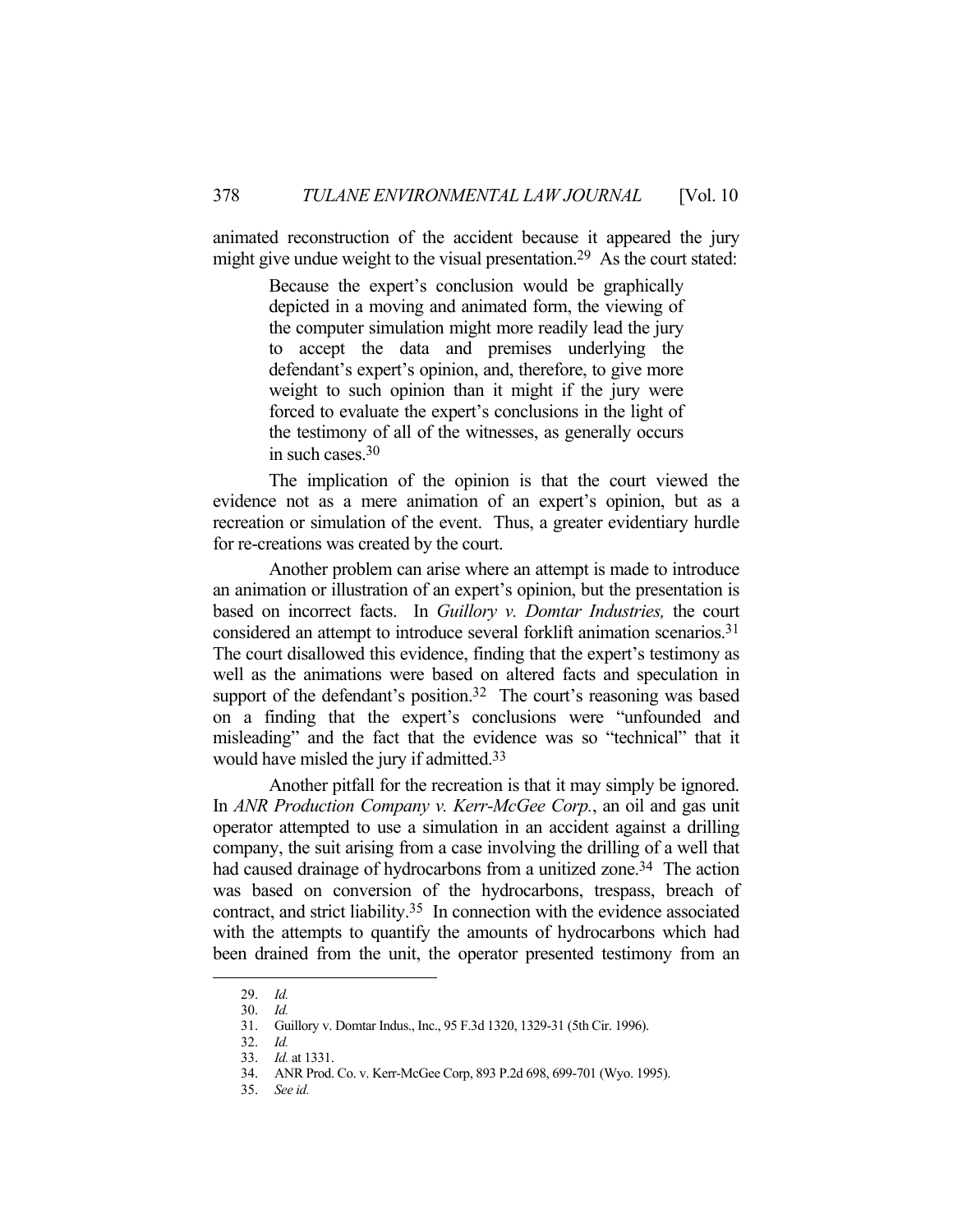expert petroleum engineer who utilized a computer reservoir-simulation model to determine the amount of convected hydrocarbons.<sup>36</sup> simulation was admitted. Nevertheless, the court chose to believe the opposing party's consultant who testified without the aid of computer graphics.37 The trial court apparently did not believe the reservoir simulation. This demonstrates that seeing is not always believing in the realm of simulations.

#### *B. Animations*

 In contrast to simulations, animations of expert opinions are more often readily admitted. A test sometimes used for admissibility is whether: "(1) the computer is functioning properly; (2) the input and underlying equations are sufficiently complete and accurate (and disclosed to the opposing party, so that they may challenge them); and (3) the program is generally accepted by the appropriate community of scientists."38

 Usually, animations or illustrations of testimony are admitted because they are generally accepted as demonstrative evidence to merely illustrate an expert's opinion and do not actually become new evidence as do simulations. At the same time, although simulations are often admitted into evidence merely as "animations," they can still have the same powerful effect on the trier of fact had the evidence been admitted as real evidence.

 For example, in a Louisiana criminal matter, *State v. Harvey*, the court admitted the state's computer-generated, still-frame animations "depicting a shooting incident and [the] placement of the victim's body."39 The state argued that the animations illustrated the positions of the victim and the defendant in the path of the bullets.40 The state also argued that the animations were not inflammatory because there was no blood depicted.41 To the contrary, the prosecution contended that the animations were simply "demonstrative" of the opinions of the coroner whom the prosecution had called as a primary witness.<sup>42</sup> In response, the defendant maintained that the animations were inflammatory and

 <sup>36.</sup> *See id.* at 701.

 <sup>37.</sup> *See id.*

 <sup>38.</sup> Kudlacek v. Fiat, S.P.A., 509 N.W.2d 603, 617 (Neb. 1994) (quoting Commercial Union Ins. Co. v. Boston Edison Co., 591 N.E.2d 165, 168 (Mass. 1992)).

 <sup>39.</sup> State v. Harvey, 649 So.2d 783, 788 (La. App. 2d Cir. 1995).

 <sup>40.</sup> *See id.* 

 <sup>41.</sup> *See id.* 

 <sup>42.</sup> *See id.*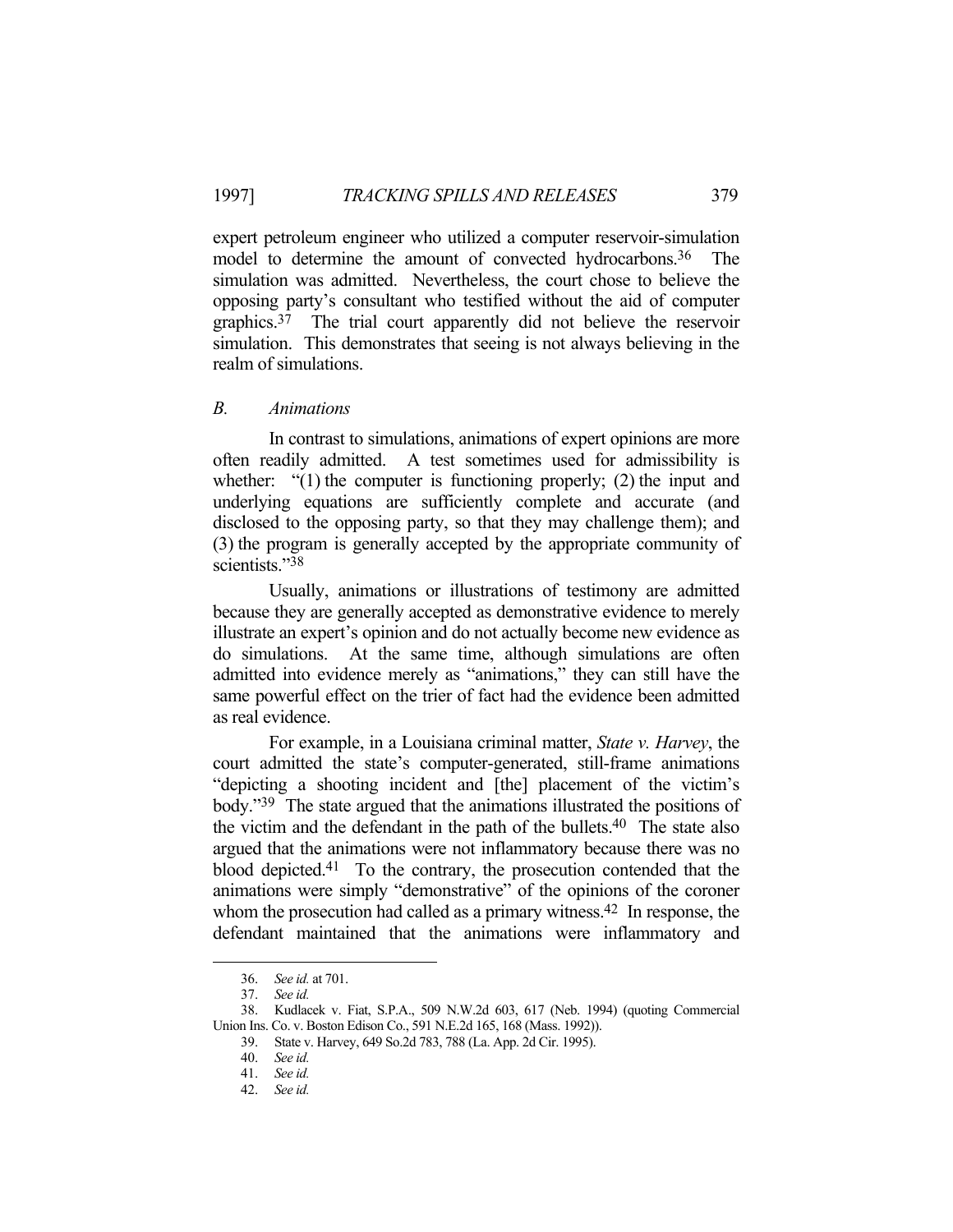therefore prejudicial.43 The defense also contended that the animations were cumulative since the coroner's testimony, autopsy photographs, and autopsy report sufficiently illustrated the state's argument about how the incident occurred.44

 In affirming the trial court's admission of the evidence, the court of appeals referred to the Louisiana Supreme Court's opinion in *State v. Trahan* in which that court had found that a "video reenactment of the defendant's version of how a portion of the incident occurred was inadmissible because it was not supported by the defendant's testimony."45 The court of appeals also referred to *State v. Video Joe, Inc.* in which diagrams were held "admissible to aid the jury in understanding testimony if they are a reasonable visual demonstration of the events which the witnesses are relating."46 In affirming the trial court, the court of appeals in line with *Video Joe* noted that the computer presentation was an accurate depiction of the coroner's testimony.47 The court then held that although the presentation illustrated or recreated the coroner's version of how the shooting most likely occurred, the evidence was admissible as the court construed it to be an "animation" and a "visual demonstration," thus reducing the evidentiary hurdles which the presentation might otherwise have encountered as a true simulation.48

 What can be inferred from these cases is that characterization as an animation or a simulation appears to be the key to unlocking the door to admissibility not only in Louisiana, but elsewhere. For example, in *Dorsett v. American Isuzu Motors, Inc.*, a federal court in Pennsylvania held that the admission of a videotape of a vehicle crash simulation using dummies was acceptable even though the simulation was not identical to the crash.49 The court felt an admission that the evidence was not an exact recreation in the expert's testimony cured any confusion as to whether the computer graphic was a recreation of this incident.<sup>50</sup> The court then treated the simulation as an animation and, as such, purely demonstrative evidence.51 Based on this analysis the Court admitted the evidence because, as an animation it "need not be identical to the case at

 <sup>43.</sup> *See id.* 

 <sup>44.</sup> *See id.* 

 <sup>45.</sup> *Id.* (quoting State v. Trahan, 576 So.2d 1, 7 (La. 1990).

 <sup>46.</sup> *Id.* (quoting State v. Video Joe, Inc., 578 So.2d 182, 187 (La. Ct. App. 1st Cir. 1991)).

 <sup>47.</sup> *Id.* 

 <sup>48.</sup> *Id.*

 <sup>49.</sup> Dorsett v. American Isuzu Motors, Inc., 805 F. Supp. 1212, 1228-29 (E.D. Pa. 1992).

 <sup>50.</sup> *Id.* at 1229.

 <sup>51.</sup> *Id.*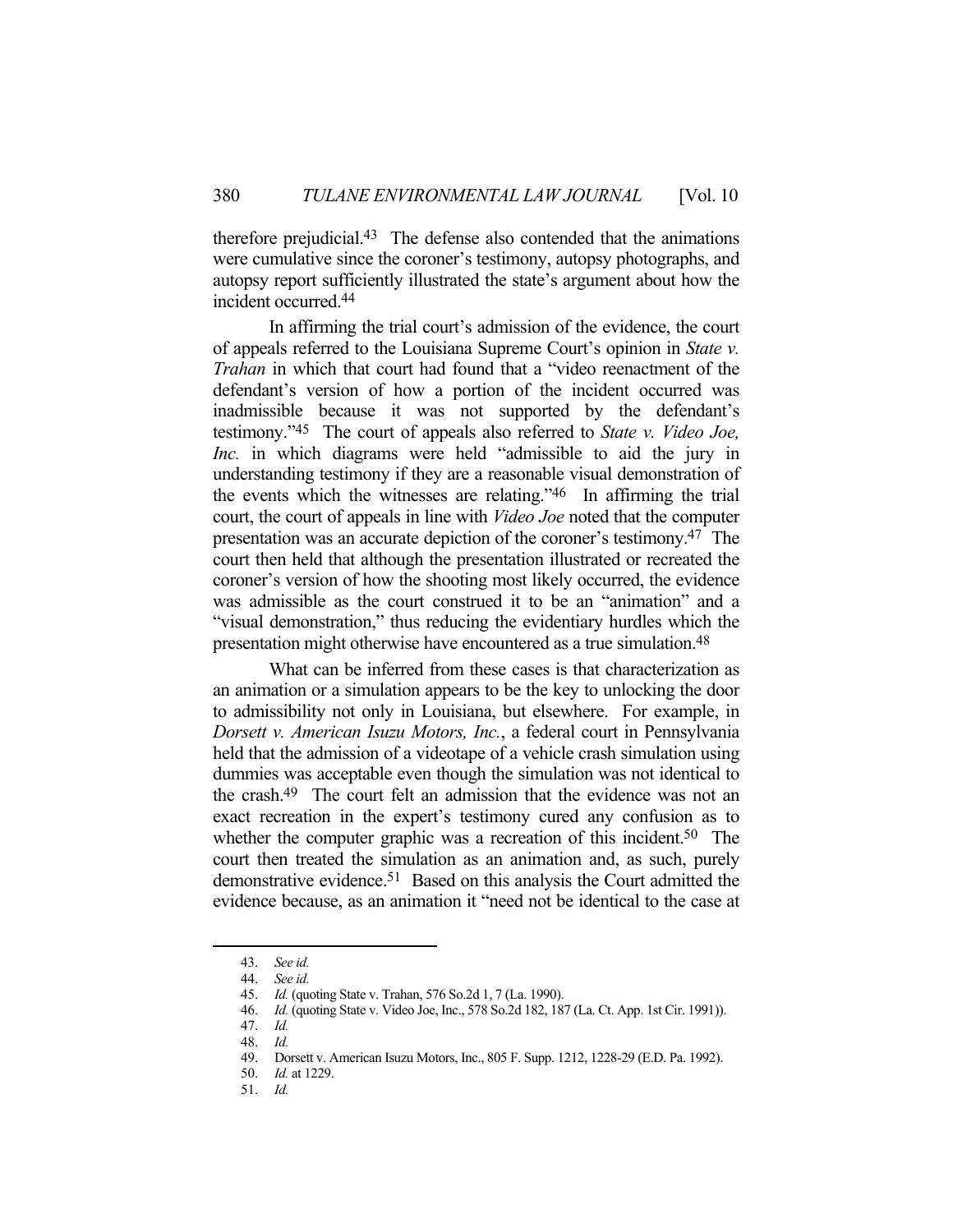bar to be admissible; the test need only be similar enough to be helpful to the jury."52

 Likewise, in *Burk v. Illinois Central Gulf Railroad Co.*, the defendant was permitted to introduce a video recreation of the accident showing a scale model of the area with surrounding foliage, stores, signs, etc.53 The Defendant conceded that the video was not an accurate depiction of the plaintiff's or the defendant's respective views. Moreover, the defendant's expert had admitted as much.<sup>54</sup> Opposing counsel had also noted these inaccuracies for the record during the expert's testimony.<sup>55</sup> Despite these imperfections, and even though it was not completely accurate, the animation was admitted.56

 In summary, it appears that animations, if identified or labeled as purely demonstrative evidence rather than as a simulation, will generally be admitted. Further, it appears (at least in Louisiana) that the evidence will continue to be evaluated on a case by case basis requiring that: (1) the simulation depict in a reasonably accurate fashion what it is supposed to depict; (2) the simulation helps to establish or illustrate facts in the case; (3) the simulation aid the fact finder; and (4) the evidence not be prejudicial.<sup>57</sup>

# *C. Evidentiary Prerequisites to the Admission of Computer Generated Materials*

 In the case of computer simulations, the courts appear uniform in their requirement that the computer information be tendered to opposing counsel well before trial. In *Baugh v. Gulf Air Transport., Inc.*, the trial court refused to admit the computer simulation because the plaintiff did not notify the defendant of plaintiff's intent to use the simulation during expert testimony.<sup>58</sup> The disclosure requirements are a two-way street, however. For example, in *Jochims v. Isuzu Motors, Ltd.*, the court did not require the plaintiff to produce documentation concerning the validation of the computer simulation program since the defendant had delayed too long in requesting the information.<sup>59</sup>

 <sup>52.</sup> *Id.* 

 <sup>53.</sup> Burk v. Illinois Cent. Gulf R.R. Co., 529 So.2d 515, 522 (La. Ct. App. 1st Cir. 1988).

 <sup>54.</sup> *See id.* at 521-22.

 <sup>55.</sup> *See id.* at 522.

 <sup>56.</sup> *See id.*

 <sup>57.</sup> *See* Malbrough v. Wallace, 594 So.2d 428, 431 (La. App. 1st Cir. 1991).

 <sup>58.</sup> Baugh v. Gulf Air Transp., Inc., 526 So.2d 1239, 1240-41, (La. Ct. App. 3d Cir. 1988).

 <sup>59.</sup> Jochims v. Isuzu Motors, Ltd., 145 F.R.D. 507, 511-12 (S.D. Iowa. 1992).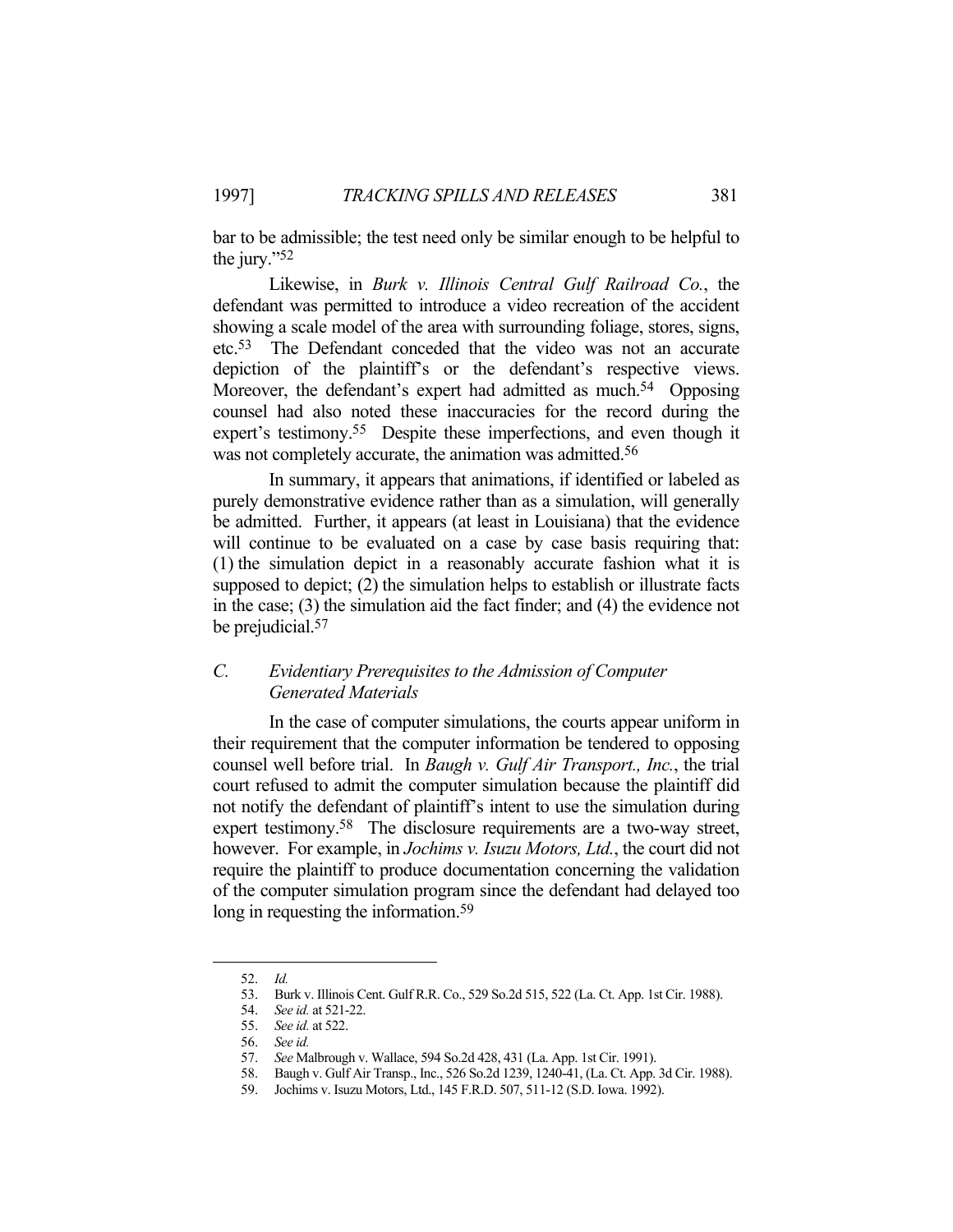In *Strock v. Southern Farm Bureau Casualty Insurance Company*, the defendant sought to exclude a computer animated videotape simulation of damage to the plaintiff's beach house resulting from Hurricane Hugo.60 The simulation was offered for the first time fifty-one days before the third trial, as the jury in the prior two trials had been unable to reach a verdict.<sup>61</sup> The day before the third trial was to begin, a revised version of the videotape simulation was delivered to counsel for the defendant insurance company.62 The insurance company objected based on untimeliness, arguing that the Fourth Circuit should establish a "hard and fast rule" concerning the admissibility of computeranimated videotape simulations which would require that computer simulations "purporting to recreate events be 'substantially similar' to the actual events."63 The court declined to create a rigid standard for the admissibility of computer animated videotape simulations and deferred to the trial court's judgment as to the timing and the weighing of the probative value of the evidence against its potential prejudicial effect.64

 Finally, in *Bartley v. Isuzu Motors, Ltd.*, the court outlined the scope of the opposing party's rights of discovery and access to a computer simulation which the party was attempting to introduce. 65 The plaintiff had retained an expert witness to conduct computer simulations of the vehicle involved in an automobile collision.<sup>66</sup> The defendant sought not only the results of the simulation model which the plaintiff hoped to introduce at trial, but also copies of each simulation or "iteration."67 In ruling in favor of the defendant's request, the court reasoned:

> When one party seeks to present a computer study, in order to defend against the conclusions that are said to flow from these efforts, the discovering party not only must be given access to the data that represents the computer's work product, but he also must see the data put into the computer, the programs used to manipulate

 <sup>60.</sup> Strock v. Southern Farm Bureau Cas. Ins. Co., 1993 WL 279069 at \*1 (unpublished disposition), 998 F.2d 1010 (unpublished tabled decision) (4th Cir. 1993).

 <sup>61.</sup> *See id.*

 <sup>62.</sup> *See id.*

 <sup>63.</sup> *Id.* at \*2, n.3 (citing Gladhill v. General Motors Corp., 743 F.2d 1049 (4th Cir. 1984); Chase v. General Motors Corp., 856 F.2d 17 (4th Cir. 1988)).

 <sup>64.</sup> *See id*. at \*1 (citing Reed v. Tiffin Motor Homes, Inc., 697 F.2d 1192, 1199 (4th Cir. 1982)).

 <sup>65.</sup> Bartley v. Isuzu Motors, Ltd., 151 F.R.D. 659, 660 (D. Col. 1993).

 <sup>66.</sup> *See id.*

 <sup>67.</sup> *See id.*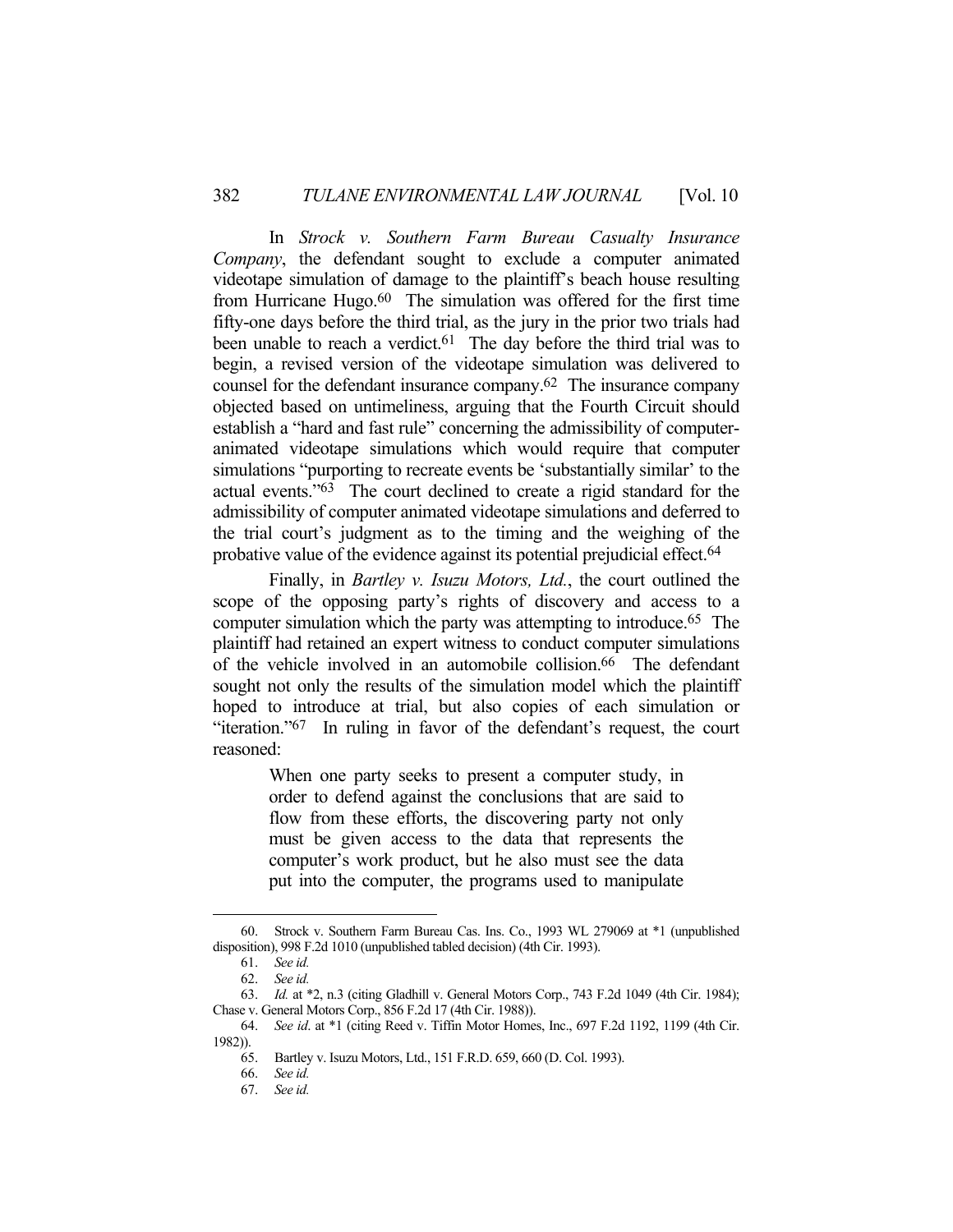the data and produce the conclusions, and the theory or logic employed by those who planned and executed the experiment. All of the information used in generating the computer simulations is relevant to Defendants' challenge of this evidence, not merely the information which conforms to Plaintiff's theory of the case.68

On this basis, the court held that the plaintiff and his experts would have to make and preserve an electronic and/or hardcopy record, whichever was feasible, of all simulations and iterations performed or created by the plaintiff's experts.69

 As to other noteworthy evidentiary requirements, in *Pino v. Gauthier*, the court excluded the simulation simply because the opposing party was unable to change any of the variables or produce an alternative version of the videotape for the jury to view.70 This interactive element of the computer presentations will probably continue to be an important requirement as computer simulations advance in technique.

# *D. Use of Curative Instructions to Admit Computer Generated Material*

 Another important concept with regard to the admissibility of computer simulations and animations is the fact that courts will sometimes focus upon the importance or critical nature of the computer simulation in the overall presentation of the case and grant some leeway to the offering party. Sometimes this special dispensation takes the form of overruling an exception to the timeliness of a particular presentation.71 At other times, courts will institute curative instructions where a jury is involved.

 For example, in *Robinson v. Missouri Pacific Railroad Co.*, the trial court admitted a videotape illustrating a collision between a train and a car at an intersection.72 Paving the way to admissibility was the court's labeling of the computer demonstration as "an animation."<sup>73</sup> On appeal, the court outlined the extensive foundation which had been set out in order to overrule objections to the admission of the computer evidence.<sup>74</sup>

 <sup>68.</sup> *Id.* at 660-61 (citations omitted).

 <sup>69.</sup> *See id.* at 661.

 <sup>70.</sup> *See supra* notes 10-15 and accompanying text.

 <sup>71.</sup> *See, e.g.*, Jochims v. Isuzu Motors, Ltd., 144 F.R.D. 350, 351-53 (S.D. Iowa. 1992); *supra note* 59 and accompanying text.

 <sup>72. 16</sup> F.3d 1083 (10th Cir. 1994).

 <sup>73.</sup> *Id.* at 1087.

 <sup>74.</sup> *See id.* at 1086-88.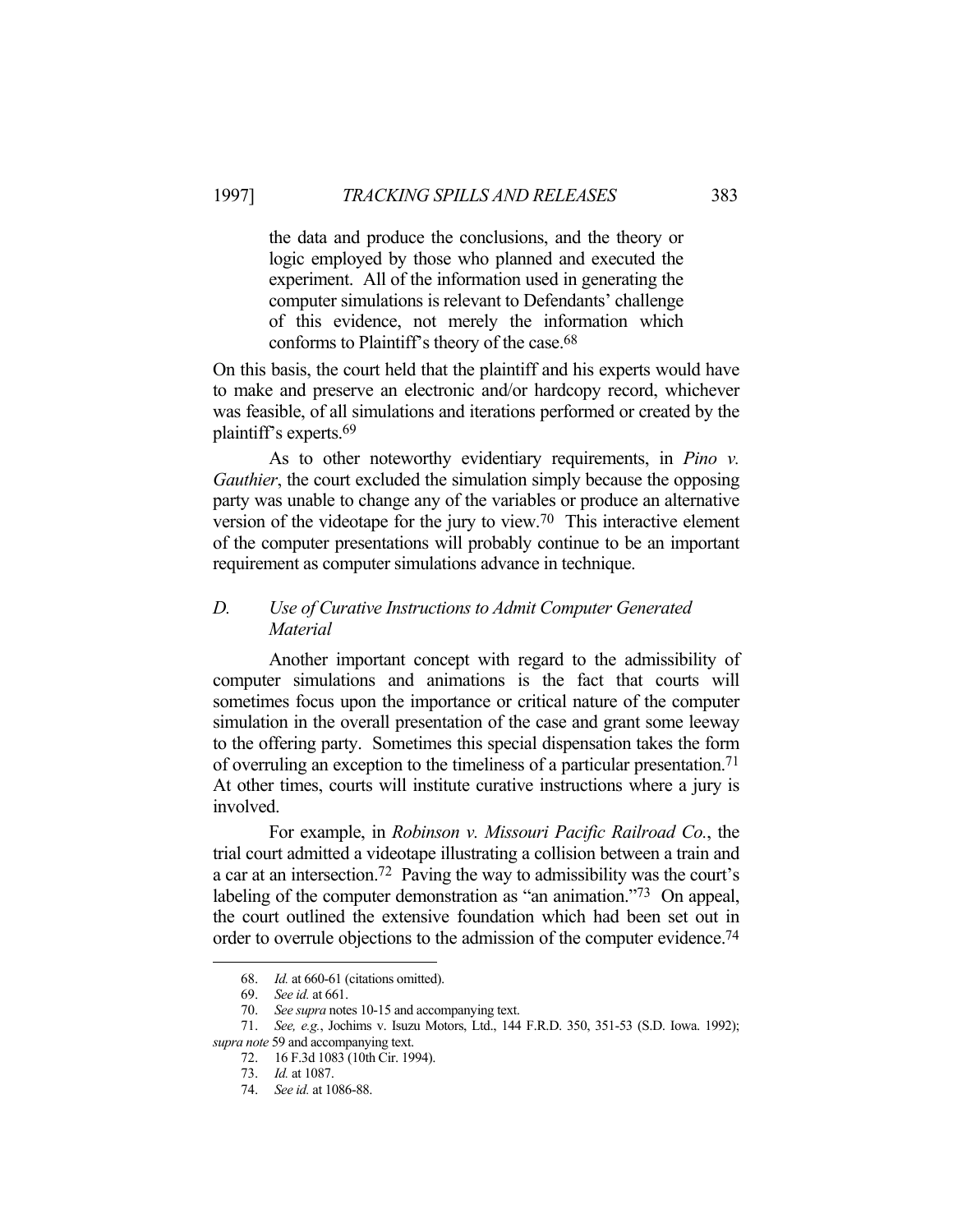In this regard, the court noted that the plaintiff's expert had made a scale model of the accident scene based on the examination of the physical evidence, photographs of the wreckage, and observations made during visits to the crossing.75 The model included a train and car which could be moved, along with crossing gates, structures, and shrubs simulating the immediate surroundings.76 The consultant then had the video camera track the scene every 1/10 of a second as he moved the model vehicles by hand.<sup>77</sup> The simulation resulted in a dramatic two-minute silent color video "which depicted both the plaintiff's theory and the defendant's theory as to how the incident occurred."78

 In affirming the trial court's admission of the evidence, the court of appeals noted that the evidence was offered simply to illustrate the expert's theory.<sup>79</sup> The court of appeals also noted that there were certain missing or inaccurate details.80 Nevertheless, the court distinguished the greater foundation requirements for simulations as opposed to those required for the animation at issue*.* 81 The court of appeals stated that "experiments which purport to re-create an accident must be conducted under conditions similar to that accident, while experiments which demonstrate general principles used in forming an expert's opinion are not required to adhere strictly to the conditions of the accident."82 The court noted that given the "limited, solely illustrative purpose for introducing the exhibit, the cautionary instruction to the jury, and the opportunity for vigorous cross-examination, [it did] not believe the district court abused its discretion in admitting the second scenario."83

 In sum, it appears that the labeling of an exhibit as a mere animation—as opposed to a simulation or recreation—coupled with a curative jury instruction will lead to the admissibility of many computer simulations. This appears to be the general trend in the courts at this time.<sup>84</sup>

 <sup>75.</sup> *See id.* at 1086.

 <sup>76.</sup> *See id.*

 <sup>77.</sup> *See id.*

 <sup>78.</sup> *See id.*

 <sup>79.</sup> *Id.* 

 <sup>80.</sup> *Id.*

 <sup>81.</sup> *Id.* at 1087 (citing Gilbert v. Cosco, Inc., 989 F.2d 399, 402 (10th Cir. 1993)).

 <sup>82.</sup> *Id.* (quoting Gilbert v. Cosco, Inc., 989 F.2d 399, 402 (10th Cir. 1993)).

 <sup>83.</sup> *Id.* at 1088.

 <sup>84.</sup> *See, e.g.*, Datskow v. Teledyne Continental Motors, 826 F. Supp. 677, 685-86 (W.D.N.Y. 1993).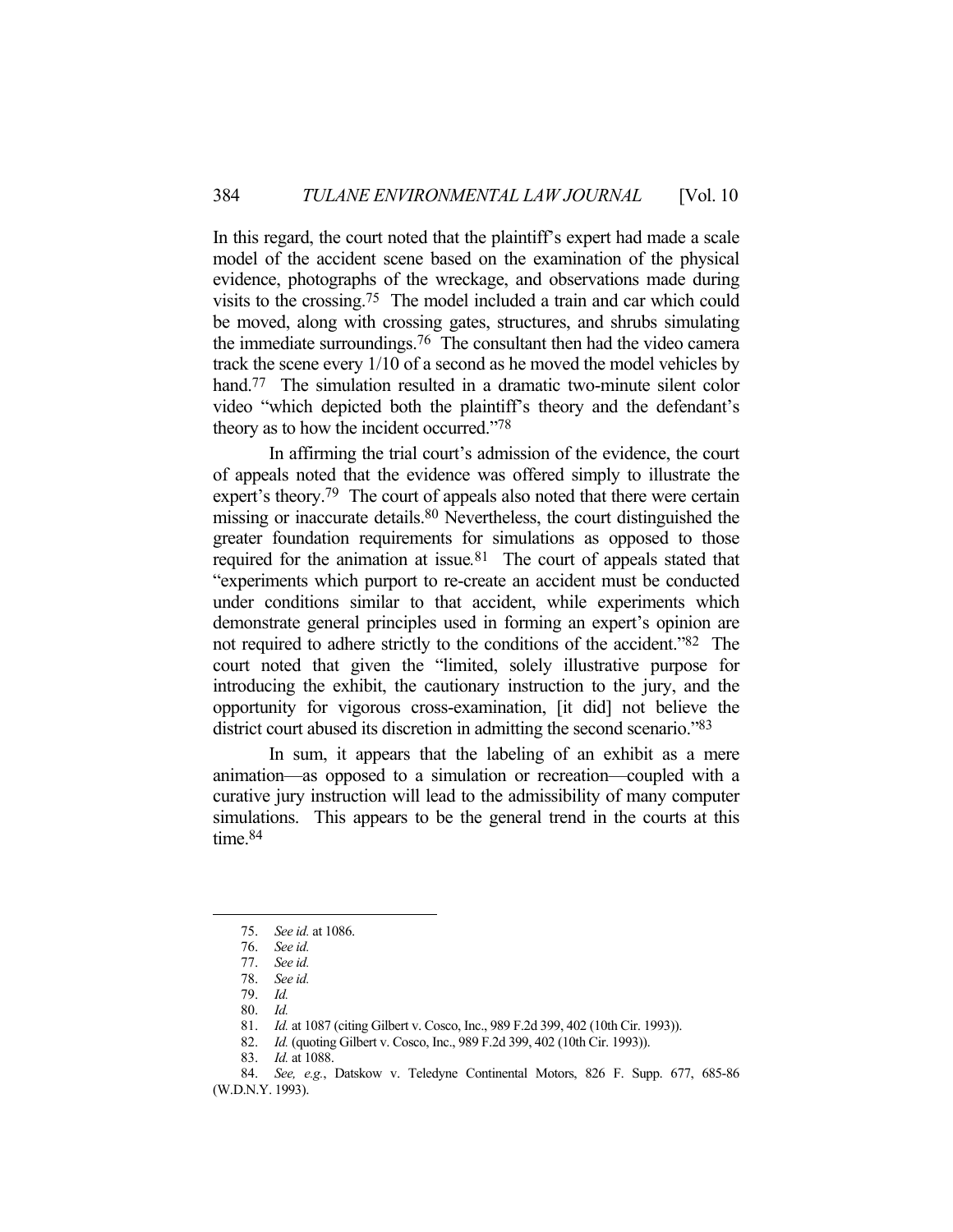# *E. The Effect of Daubert on the Admission of Computer Generated Materials*

 No discussion related to admissibility of computer evidence would be complete without some reference to the four factors of the United States Supreme Court's recent decision in *Daubert v. Merrell Dow Pharmaceuticals, Inc.*, 85 which has now been applied in Louisiana.<sup>86</sup> The four admissibility factors stemming from the Supreme Court's analysis of Federal Rule of Evidence 702 are (1) whether the scientifically valid reasoning or methodology can be and has been tested; (2) whether the particular reasoning or methodology has survived peer review or has been published; (3) whether the reasoning, methodology or scientific techniques have been developed to the point whether the error rate and appropriate standards are known; and (4) whether the reasoning, methodology or techniques are generally accepted in the scientific community or the evidence is based on well-established scientific principles.87

 A *Daubert* challenge is a separate inquiry aside from whether a proper foundation has been established. In other words, as a threshold test of admissibility, the party offering a computer simulation even as demonstrative evidence must establish that it is a fair and accurate representation of the scene sought to be depicted, without which foundation the evidence cannot be admitted.88

 A *Daubert* challenge presents a second level of scrutiny, which is well illustrated in *Livingston v. Isuzu Motors, Ltd.*89 In that case, which stemmed from a single-vehicle, off-road rollover accident, the plaintiffs were permitted to introduce a computer simulation and accident reconstruction in conjunction with the testimony of one of their experts.<sup>90</sup> The defendants contended that "the simulations were neither scientific nor reliable."91 The court admitted the evidence, based on a review of the four *Daubert* factors.92

 <sup>85.</sup> Daubert v. Merrell Dow Pharm., Inc., 113 S. Ct. 2786 (1993).

 <sup>86.</sup> *See, e.g.*, State v. Foret, 628 So.2d 1116, 1123 (La. 1993).

 <sup>87.</sup> *See* Bonnie J. Davis, Comment, *Admissibility of Expert Testimony After* Daubert *and* Foret*: A Wider Gate, A More Vigilant Gatekeeper*, 54 LA.L.REV. 1307, 1316-17 (1994).

 <sup>88.</sup> *See, e.g.*, Cornell v. State, 463 S.E.2d 702, 703 (Ga. 1995) (Defendant failed to establish adequate foundation for admission of computer reenactment of fatal shooting.)

 <sup>89. 910</sup> F. Supp. 1473, 1495 (D. Mont. 1995).

 <sup>90.</sup> *See id.* 

 <sup>91.</sup> *Id.* at 1494.

 <sup>92.</sup> *See id.* at 1495.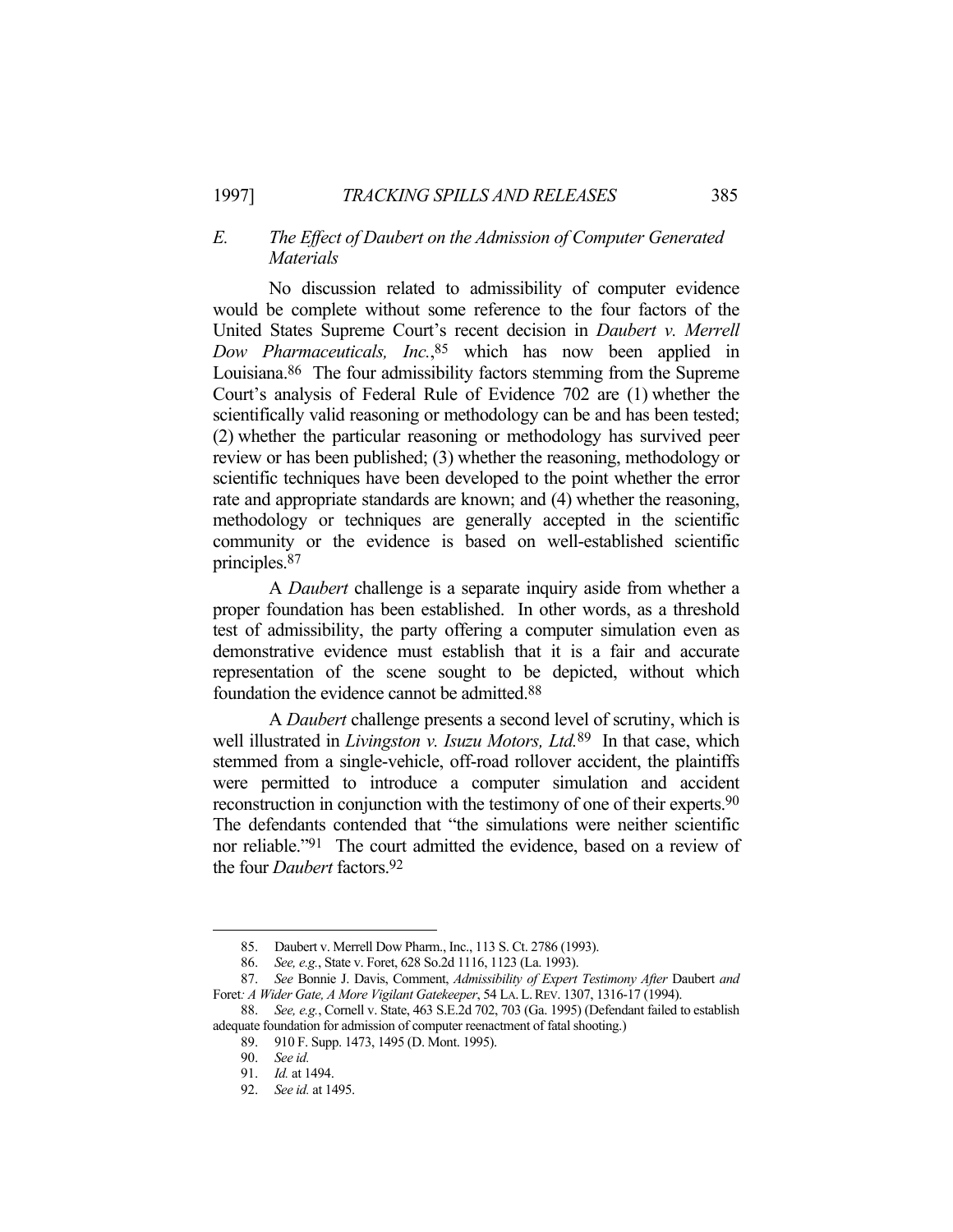As to the first factor, whether the theory had been tested, the court held that "[t]he complexity of the mingling of this information precludes testing beyond verification of the data involved."93 Noting that since "exact reenactment of the accident would not be practical or prudent," the court concluded that "to the extent it can be . . . the theory behind the computer simulation has been tested."94

 The court next concluded that the computer simulation had passed the second *Daubert* factor (peer review) since in the expert's testimony regarding the computer simulation methodology, the expert referred to "several lectures made on the subject and presentations to members of the scientific community, including automobile manufacturers and engineers."95 As to the third *Daubert* factor (the known or potential rate of error) the court noted that it is "again, difficult to gage [sic] given the complexity of the computer simulation."96 The court felt that this requirement had been met by giving the defendants ample opportunity to cross-examine the witness.  $97$  Finally, as to the fourth factor (general acceptance in the scientific community) the court held that this requirement had been met through the testimony of the expert who had "identified peers within his discipline who have worked with him and evaluated his work."<sup>98</sup> Having decided that the evidence met the four *Daubert* requirements, the court admitted the evidence.99

#### III. OF GIS AND PLUMES

 The third type of computer evidence, GIS tracking data, rarely runs into problems related to admissibility. This is because the data consists of an accumulation of governmental data bases.100 Each electronic data point contained in the computer is itself a business or public "record" or a "data compilation, in any form," such that it should satisfy the hearsay exceptions set forth in Rules 803(6) and 803(8) of the Federal Rules of Evidence related to business records and public records as well as the correlative rules under the Louisiana Code of Evidence.101 At the same time, since GIS is not scientific evidence but rather a form of

1

101. *Id.* 

 <sup>93.</sup> *Id*.

 <sup>94.</sup> *Id.* at 1495.

 <sup>95.</sup> *Id.* at 1495.

 <sup>96.</sup> *Id.*

 <sup>97.</sup> *Id.* 

 <sup>98.</sup> *Id.*

 <sup>99.</sup> *See id.* 

 <sup>100.</sup> Gregory P. Joseph, *Computer Evidence,* 22 LITIGATION, 14 (Fall 1995).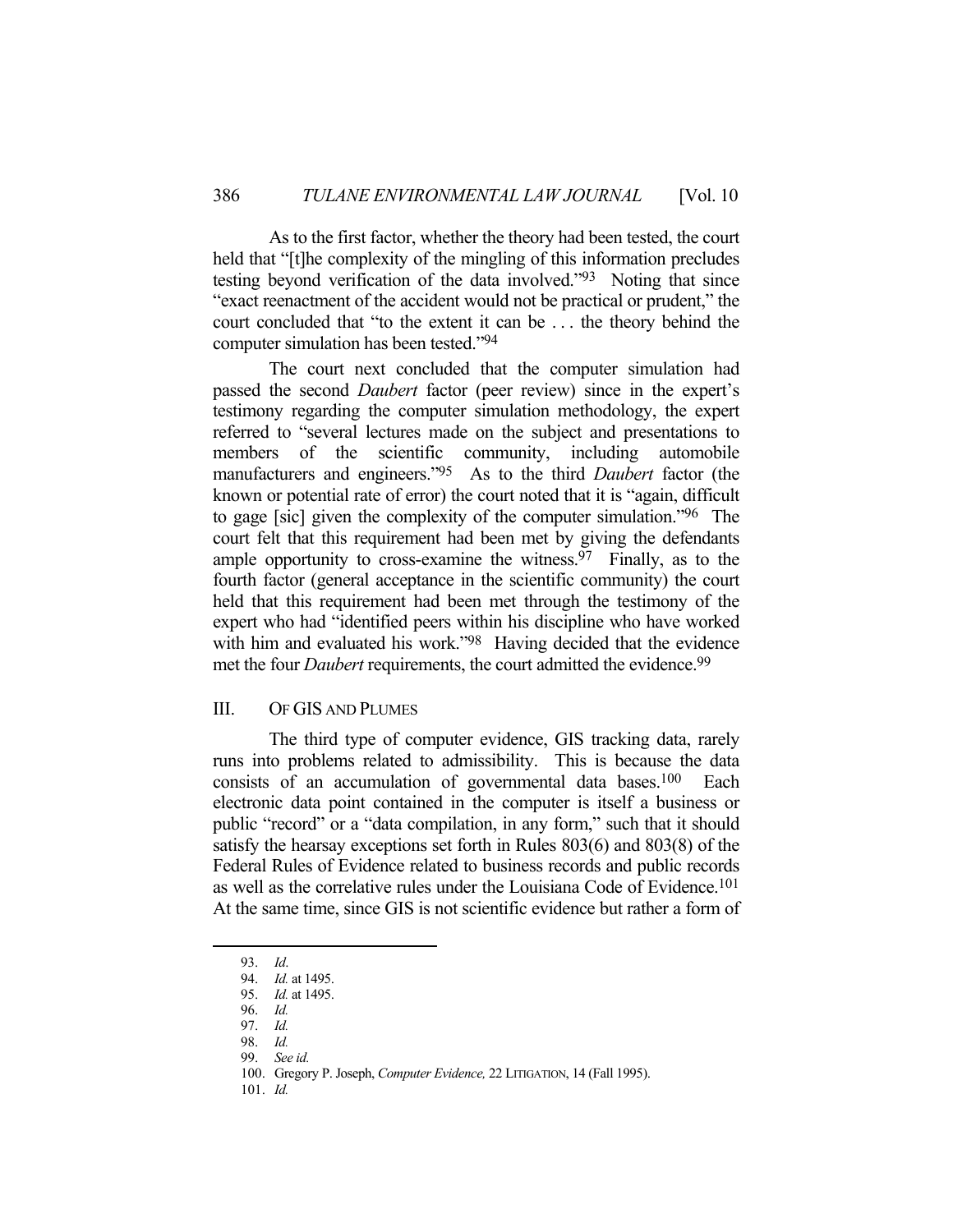map, "the test for its admissibility should be whether it accurately represents what it purports to represent."102 Finally, another basis for admissibility is the "silent witness" exception to hearsay set forth in Federal Rule of Evidence 901(b)(9) which relates to devices that accurately record events when they occur.<sup>103</sup> This is because the GIS databases are often merged with satellite images or aerial photographs which accurately depict ambient conditions or land masses at a particular point in time.

 As to exactly what GIS databases are, these have been defined as follows:

> In its simplest form, a GIS is a computer software program which performs various calculations and functions using compilations of physical, geographic, or demographic data. A GIS is 'designed for the collection, storage and analysis of objects and phenomena where geographic location is an important characteristic or critical to the analysis.' Typically, a GIS produces maps and tables generated by complex mathematical methods designed to satisfy criteria that users have specified. An example is a graphical depiction of properties which meet certain size, zoning, and price characteristics (*e.g.*, lowest priced residential acreage). Local governments use many types of GIS which are capable of generating maps and charts based on land survey data. One of the fastest growing GIS applications 'integrate(s) property rights information with information on the uses, values and distribution of natural and cultural resources.' The maintenance of official records of interests in property, termed cadastres, increasingly use GIS technology. Related to GIS technology are global positioning systems (GPS) used on trucks, boats, cars, and trains for navigational and commercial purposes as well as 'virtual reality' systems which take users into three-dimensional worlds.104

 <sup>102.</sup> Commonwealth Dept. of Envtl. Resources v. Al Hamilton Contracting Co., 665 A.2d 849, 852 (Pa. Commw. Ct. 1995).

 <sup>103.</sup> *See* Mario Borelli, *The Computer as Advocate: An Approach to Computer Generated Displays in the Courtroom*, 71 IND.L.J. 439, 446 (1996).

 <sup>104.</sup> Scott D. Makar & Michael R. Makar, Jr., *Geographic Information Systems: Legal and Policy Implications*, FLA B.J., Nov. 1995, at 44 (quoting Stan Aronoff, GEOGRAPHIC INFORMATION SYSTEMS:AMANAGEMENT PERSPECTIVE 1, 41 (1993)).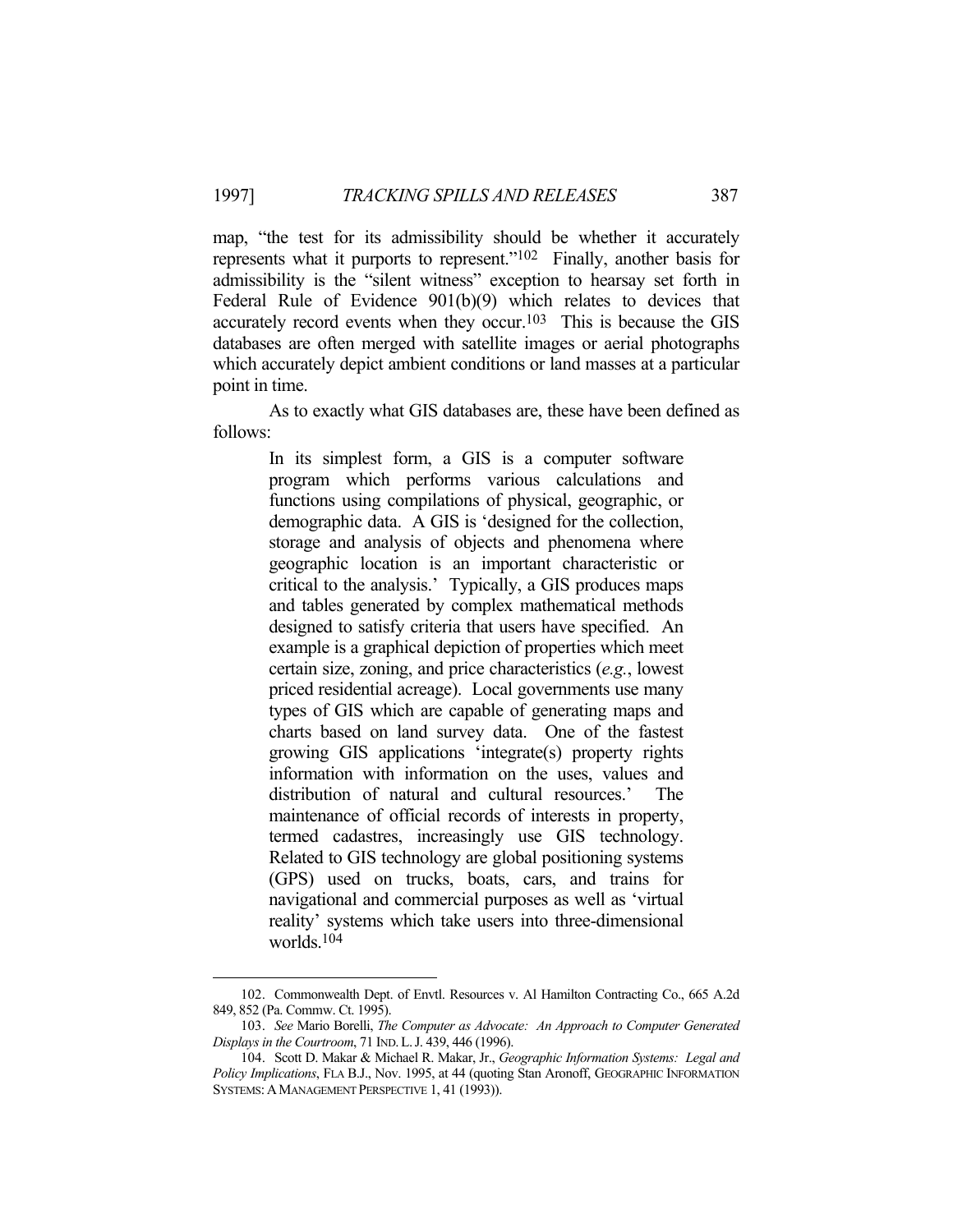For courtroom purposes, if this type of information is superimposed on a backdrop of an aerial photograph or satellite image, both of which are readily available from the federal government, the display gives an extremely convincing presentation of a particular location. Furthermore, if the location of persons, substances, structures, or property lines are further corroborated by hand-held Global Positioning System (GPS) "fixes" or the location of known geographical landmarks, the presentation gives a more-or-less irrefutable foundation or backdrop for the location of points of interest that are relevant to the offering party's case.

 For example, in *Pennsylvania Electric Co. v. Waltman*, GIS information was presented in a property dispute.<sup>105</sup> In that case a defendant property owner had built structures on property he believed to be his.<sup>106</sup> The power company believed that these structures had been built on its property because the land was allegedly part of a tract which had been allocated to a dam-construction project.<sup>107</sup> In support of his defense, the property owner had submitted various surveys and computer simulations in an effort to show that the improvements or structures did not encroach upon the power company's property.<sup>108</sup> The court concluded that these simulations made it possible to calculate with mathematical certainty where the property as set forth in the county realty deed was located.109 Further, the court accepted the testimony of the defendant's expert to the effect that the "modern computer simulation could establish the acreage of a tract within an inch."110 This holding demonstrates the dramatic power of this type of evidence, since it is all but dispositive of any issues related to location. This is largely because it is based on governmental documents or information.

 We have found that when GIS information has been used as a backdrop and the colorized results of a computer "plume model" depicting a release of a substance are superimposed upon the GIS data, an intriguing and dramatic presentation is created. In class actions (or cases involving multiple plaintiffs from a single geographical area) related to exposure to a substance, this presentation is further enhanced when an aerial photograph or satellite image is merged with the GIS data so that the plume of the substance at issue can be seen in relation to the location

 <sup>105.</sup> Pennsylvania Elec. Co. v. Waltman, 670 A.2d 165, 1169 (Pa. Super. Ct. 1995).

 <sup>106.</sup> *See id.* at 1167.

 <sup>107.</sup> *See id.* 

 <sup>108.</sup> *See id.* at 1168.

 <sup>109.</sup> *See id.*

 <sup>110.</sup> *Id.* at 1169.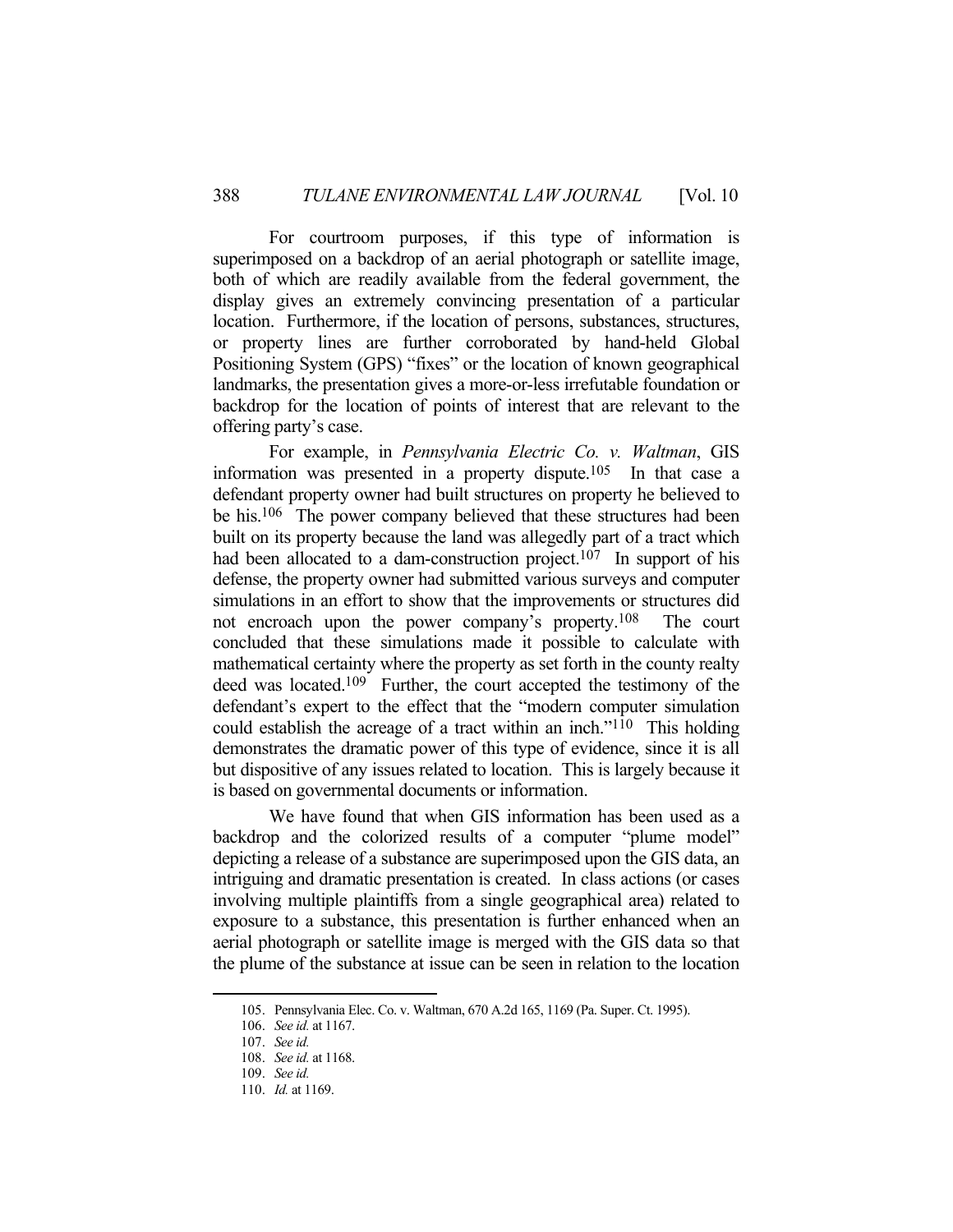of the local populace. The effectiveness of these presentations is largely dependent upon the accuracy and persuasiveness of a computer model.

## IV. RELEASE MODELING

1

 In order to make effective courtroom use of the merger of GIS, release modeling and aerial photography, it is important to understand the role it plays in an effective presentation of computer generated materials. In particular, it is important to understand the nuances of release modeling which might lead to inaccuracies in the presentation. What follows is a discussion of dispersion modeling for the release of air contaminants.

 Accidental releases of air contaminants from a facility occur in many forms. They may be caused by ruptured storage vessels, broken safety valves, process errors, and upset conditions. When these releases occur, it is frequently necessary to estimate the potential downwind exposure of employees or the public to the substance at issue. The estimated exposure, as calculated by computer air dispersion models, is normally expressed in terms of concentration with units of micrograms per cubic meter (µg/m3) or parts per million (ppm). The predicted concentrations can then be used by a qualified toxicologist to estimate the incidence of odor or resulting risk levels for those exposed.111

 Dispersion modeling is considered to be both an art and a science. There are numerous variables to consider in any such analysis, each of which may be open to careful scrutiny and analysis during the litigation process. The method of application of the data is as important to the modeling process as the integrity of the data being used. As such, it is critical that before one embarks on any such analysis that they be wellversed in the principles and practice of air dispersion modeling.

 Once a substance is released into the atmosphere, downwind dispersion of it is largely driven by meteorological considerations. In reality, dispersion of the material takes place on both a very small (micro)

 <sup>111.</sup> For a more comprehensive inquiry into air dispersion release modeling, *see generally* S.R. Hanna et al., *Hazardous Gas Model Evaluations With Field Observations*, 27A ATMOSPHERIC ENVT. 2265 (1993) (discussing the relative accuracy of fifteen hazardous gas models, including INPUFF, SLAB, and DEGADIS, based upon field tests of each method); Thomas J Sullivan et al., *Atmospheric Release Advisory Capability: Real-Time Modeling of Airborne Hazardous Materials,* 74(12) BULL. OF THE AMERICAN METEOROLOGICAL SOC. 2343 (1993)(assessing the capabilities of the Atmospheric Release Advisory Capability (ARAC) method of release modeling); Leif R. Griffin & Thomas L. Rutherford, *Comparison of Air Dispersion Modeling Results With Ambient Air Sampling Data: A Case Study at Tacoma Landfill, A National Priorities List Site,* 13(3) ENVT'L PROGRESS 155 (1994) (comparing predicted and actual releases).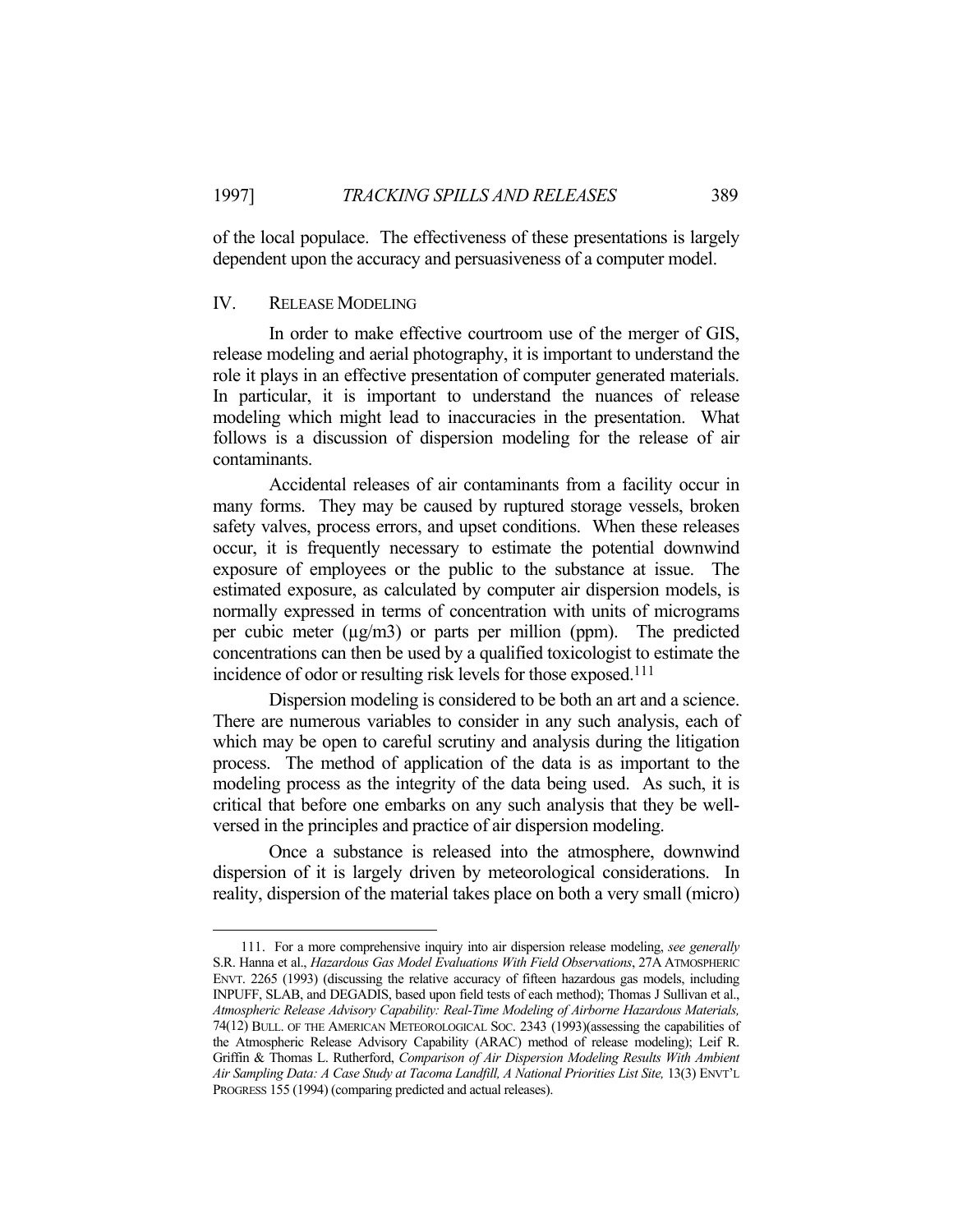scale and on a larger (macro) scale. On the microscale, small areas of turbulence, referred to as eddies, are generated by nearby structures (trees, buildings, etc.), thermals, and split-second variations in wind speed and direction. These eddies tend to disperse the plume upon release, entraining ambient air into the released cloud. These microscale effects may also play a considerable role farther downwind from the release point where the material becomes entrapped in eddies around buildings (causing a momentary, instantaneous high concentration) or in forest canopies and other stagnant areas. Motion of the material may be disrupted or altered by small variations in terrain or when man-made objects such as levees are encountered. Microscale effects are extremely difficult to describe mathematically. The variables involved are only reproducible in carefully designed laboratory settings. Therefore, most small-scale effects, no matter how logical and critical, can only be incorporated qualitatively.

 A majority of air dispersion models predict downwind concentrations using mathematical algorithms that describe macroscale effects. Wind speed, wind direction, ambient temperature, and stability are the most-common inputs to these simplified Gaussian models. Wind speed drives the rate of transport, degree of shearing, and instantaneous concentrations. Wind direction determines which geographical areas are exposed; ambient temperature influences the rise of the material above the ground; stability dictates the level of mixing of the material with the ambient air. Data for each of these variables are readily available from government sources.

 In addition to meteorological data, the modeler must be able to define the characteristics of a release. A ruptured tank has significantly different modeling implications than a broken safety valve. A jet release purge valve will be modeled differently than a controlled flow stack. Depending on the character of the release, the modeler must choose which model to use and what variables must be collected. Examples of necessary source data include the height of the release above ground level, temperature of the stack gas, rate of release, volume of release, diameter of discharge point, physical characteristics of the released material (molecular weight, density curves, heat capacity, boiling point, etc.), initial volumetric concentration at the release point, physical orientation of the release point, and the phase of the release.

 Using the data listed above, the modeler must determine whether the material will exhibit dense or neutral gas characteristics. A dense gas is defined as one where the potential energy of the cloud resulting from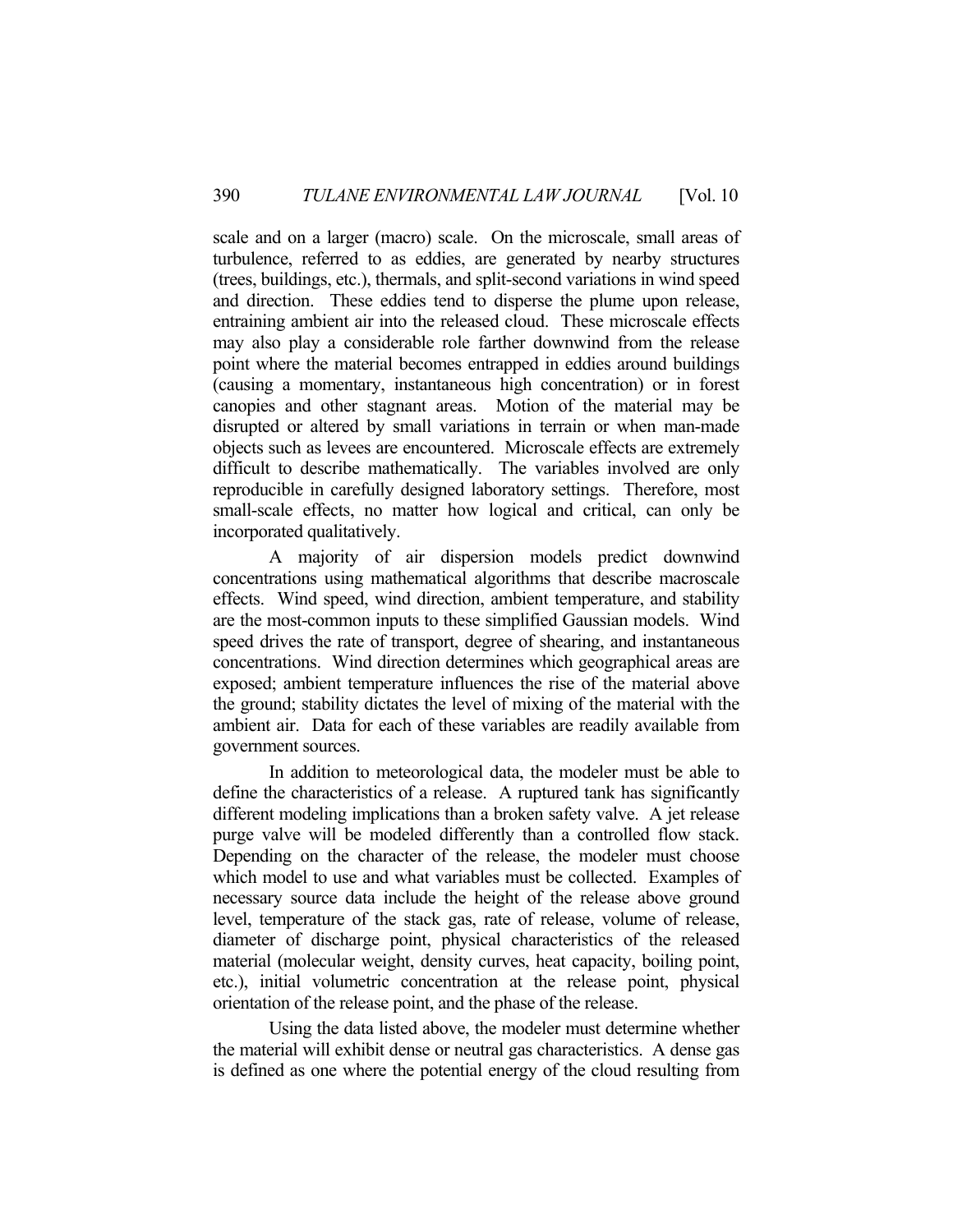the release is greater than the turbulent energy in the atmosphere. This results in slumping of the material on the ground, where it then resides in a shallow pool that mixes with ambient air as it is pushed downwind. An example of a dense-gas release is the rupture of a chlorine tank, where the release may be characterized as multi-phase consisting of a flash vapor component, aerosol drops, and a liquid pool. On the other hand, an example of a neutral release is the emission of nitrogen oxides or carbon monoxide from an internal combustion source (boiler, furnace, etc.).

 Model selection may also be dictated by the type of standard or threshold to which the modeler or toxicologist will be making a comparison. Chronic effects require that a model be able to estimate annual concentrations. Acute effects normally require a concentration with an averaging period of one hour or less. Odor or flammability thresholds involve an even shorter time scale, sometimes instantaneous. Different models accommodate different averaging periods.

 Other considerations in a modeling analysis include building downwash and terrain effects. Nearby buildings or other structures tend to form local eddies that entrain the released plume, decreasing the plume's height. This can increase near ground-level concentrations dramatically (by more than 60%). High terrain near a source can also increase concentrations as the plume impacts the side of the hill. Special models and preprocessors exist for each of these common special cases.

 INPUFF and SCREEN3 are common neutral-gas models used in estimating impacts from accidental releases. The INPUFF model can use on-site, short-term meteorological data to estimate downwind concentrations and plume meandering. Most EPA Gaussian models use only hourly meteorological data and are unable to account for changes in wind direction on a shorter time scale. Such variations can be important in litigation. SCREEN3 uses EPA worst-case meteorological conditions to estimate the worst-case maximum concentration at a series of downwind receptors. Hourly meteorological data is assumed and the plume is assumed to travel directly to a series of receptors placed immediately downwind of the release. INPUFF allows the user to specify receptors at discrete geographical points (schools, residences, etc.) and will accommodate averaging periods of less than or more than one hour. SCREEN3 only allows the input of downwind distances and predicts one-hour concentrations (which can be extrapolated upward using EPA-approved factors).

 Dense gas models generally require more-specialized data than the neutral gas models. Both SLAB and DEGADIS are used for the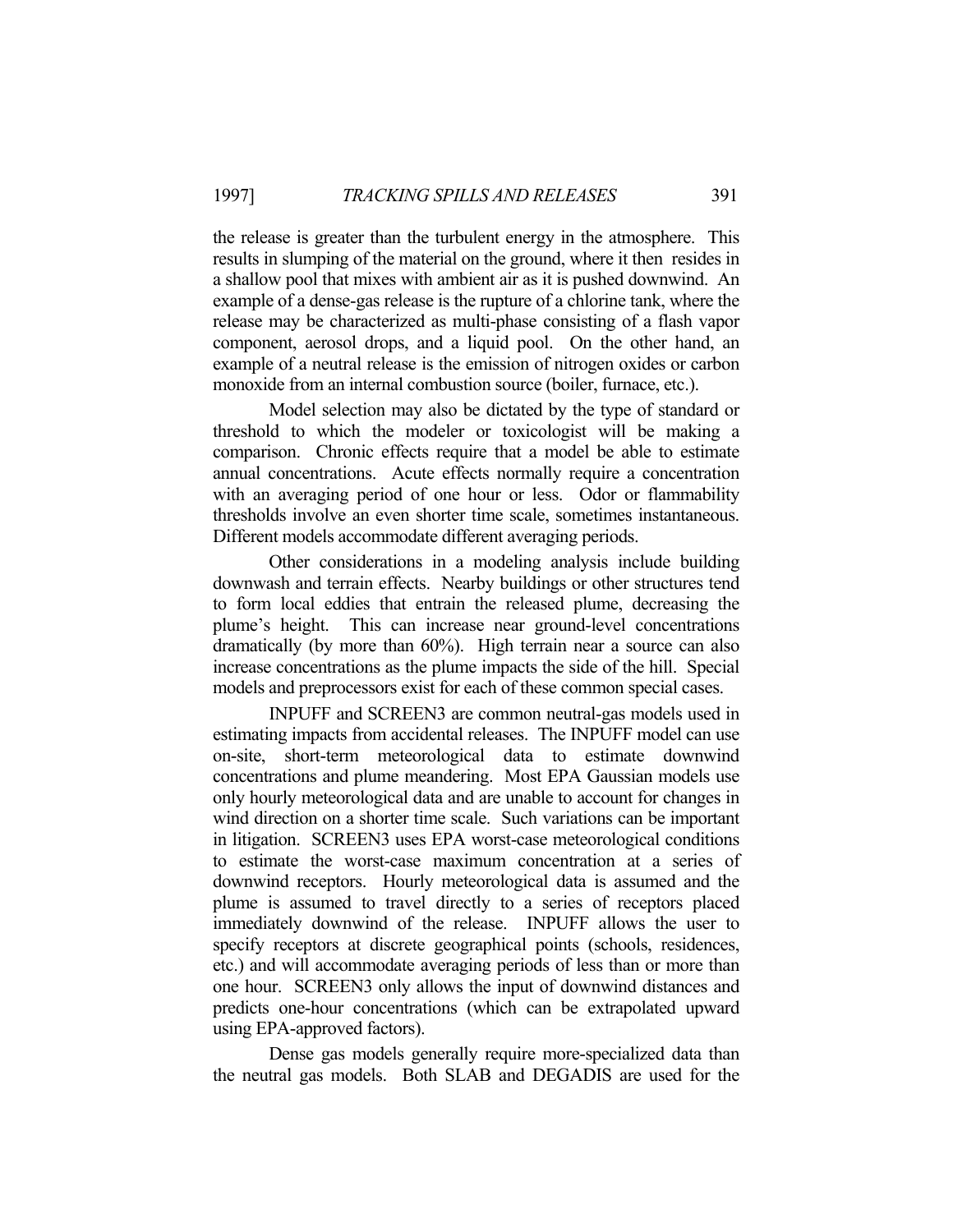modeling of accidental releases. SLAB allows the user to represent evaporating pools, horizontal releases, and vertical releases. DEGADIS accommodates vertical releases, and evaporating pools, and it also allows for a time-dependent emission release. Both models require that the user carefully characterize the source. Minor adjustments in variables may result in large changes in predicted concentrations. Meteorological inputs are generally simple, consisting of temperature, wind speed and direction, stability, humidity, and mixing height. If actual meteorological data for the incident is not available, the modeler should employ U.S. EPA worstcase parameters. For both models, averaging periods on the order of less than one hour can be specified.

## V. USE OF MODELING IN LITIGATION

 In *Anderson v. Marathon Oil Co.*, the court held, *inter alia*, that punitive damages were not available under Louisiana Civil Code Article 2315.3 which allowed such damages against defendants dealing with hazardous or toxic substances.<sup>112</sup> The basis for the court's ruling was that a computer plume model showing a "footprint" of the path of an accidental release of ethyl mercaptan showed that the concentrations of the mercaptan were not above the hazardous or toxic threshold when the substance reached the nearest residential community.<sup>113</sup>

 Similarly, in *Rivera v. United Gas Pipeline Co.*, residents of a neighborhood evacuated as a result of a natural gas leak had filed a class action against the owner of the pipeline involved as well as against a contractor who was working on the pipeline at the time of the incident.<sup>114</sup> As part of the defense, the defendants presented a computerized plume showing the extent of the natural-gas leak and the limited exposure, if any, to the residents of the community.115 This plume was superimposed on a backdrop of a color U2 photograph of the area which was, in turn, integrated with a GIS data base.116 This allowed for both the parameters of the plume of natural gas as well as the residents of the neighborhood to be located with considerable accuracy.<sup>117</sup> Further, the plume suggested that few if any of the residents of the community were exposed to any

 <sup>112.</sup> Anderson v. Marathon Oil Co., 1994 W.L. 396193 \*2 (E.D. La. 1994).

 <sup>113.</sup> *See id.*

 <sup>114.</sup> Rivera v. United Gas Pipeline Co., C.A. No. 23908 "Div. C" (40th J.D.C., Parish of St. John the Baptist, State of Louisiana (June 7, 1995)).

 <sup>115.</sup> *See id.* 

 <sup>116.</sup> *See id.*

 <sup>117.</sup> *See id.*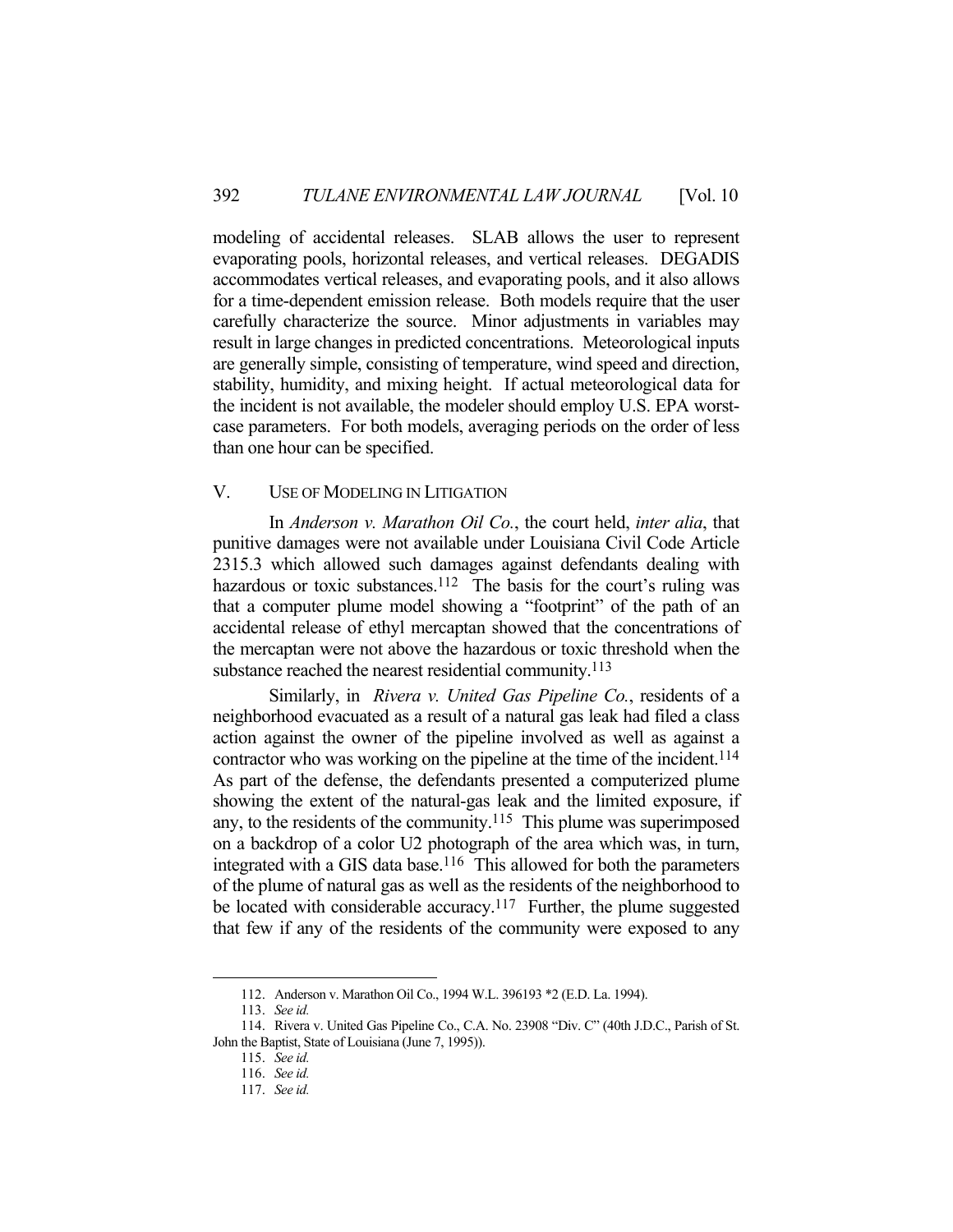dangerous levels of natural gas.<sup>118</sup> As a result, the plaintiffs' last settlement offer prior to a trial of twenty-four bellwether plaintiffs was \$26 million.<sup>119</sup> The jury returned a verdict of \$7,500.00 as the collective award for all twenty-four "bellwether" plaintiffs.120 The jury also found that the plaintiffs were not entitled to punitive damages.121

 Finally, in *Adams, et al. v. Marathon Oil Co.*, the court used a plume footprint to decide the parameters of the class of claimants who would be entitled to proceed in a class action.<sup>122</sup> In other words, those individuals who were located outside of the plume as shown in the GIS tracking graphic offered by the defendant were excluded from the class. This method of establishing a class (*i.e.*, utilizing air disbursement modeling) is a recognized method for establishing the geographic class parameter in class actions.123

 Evidence along these lines has recently been admitted into the record of another class action related to oyster lease damages.<sup>124</sup> In *Avenal v. State of Louisiana, Department Of Natural Resources*, the plaintiffs alleged that their oyster leases were damaged by the freshwater outfall from the Caernarvon freshwater diversion structure located on the lower Mississippi River in Plaquemines Parish.125 Although the court certified a class of all plaintiffs in the Breton Sound area, the court concluded that many plaintiffs' leases within the class, as certified, had not been damaged by the freshwater outfall.<sup>126</sup> The court's conclusions were based on GIS tracking data related to the Breton Sound area in lower St. Bernard and Plaquemines Parishes, as presented by the defendant, the state of Louisiana.<sup>127</sup>

## VI. PLUMES AND PITFALLS

 Plume evidence is not always admitted. For instance, in *In re TMI Litigation Cases Consolidated II*, the court excluded certain plume

 <sup>118.</sup> *See id.*

 <sup>119.</sup> *See id.*

 <sup>120.</sup> *See id.*

 <sup>121.</sup> *See id.*

 <sup>122.</sup> Adams v. Marathon Oil Co., C.A. No. 29843 "Div. C", (40th J.D.C., Parish of St. John the Baptist, State of Louisiana (Mar. 22, 1995)).

 <sup>123.</sup> *See, e.g.*, Livingston Parish Police Jury v. Acadian Shipyards, 598 So.2d 1177, 1184 (La. App. 1st Cir. 1992).

 <sup>124.</sup> Avenal v. State of Louisiana, Dept. of Natural Resources, C.A. No. 38-266 "Div. B" (25th J.D.C., Parish of Plaquemines, State of Louisiana (Feb. 6, 1996)).

 <sup>125.</sup> *See id.* 

 <sup>126.</sup> *See id.*

 <sup>127.</sup> *See id.*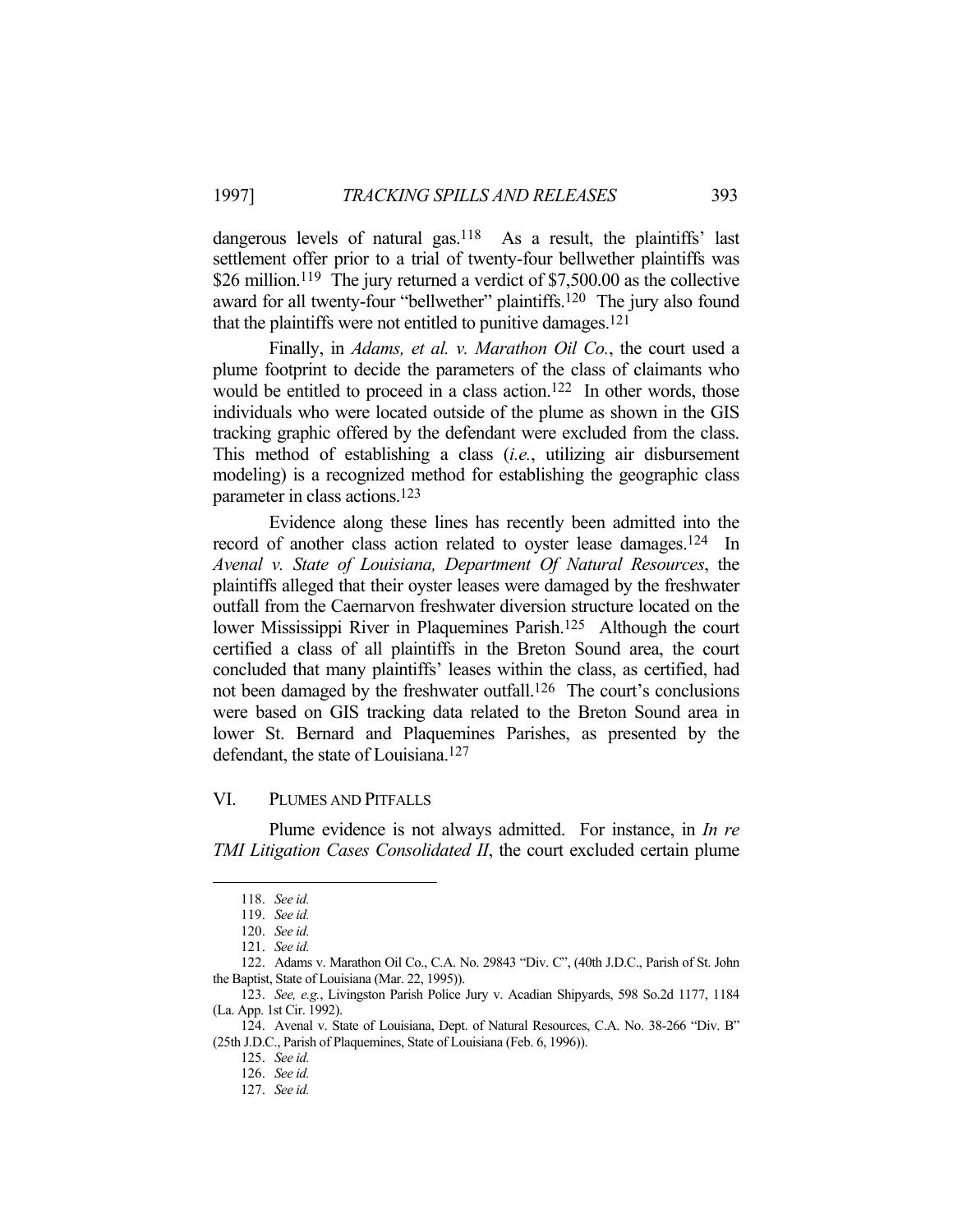model evidence which was purportedly supportive of the plaintiffs' theory regarding the dose of radiation emitted from the Three Mile Island (TMI) nuclear reactor incident on March 28, 1979.128 The court applied a Federal Rule of Evidence 702 analysis under *Daubert* to exclude evidence of an expert's "plume movie and water model."129 The basis for the court's decision was "an absence of 'fit.'"130 The court noted that the plume movie and water model were not accurate depictions of plume dispersion during the incident and were being offered merely to demonstrate "what may have happened."<sup>131</sup> The court stated the basis for the exclusion of the evidence as follows:

> The plume movie does not "fit" within the case because it is based upon an undefined source term, fails to account for weather readings on the TMI weather tower, and fails to incorporate all primary data. Thus, it cannot be found to bear a valid relationship to the TMI accident. Similarly, the water model does not take into account the actual topography of the TMI area. Any demonstration performed using the water model, therefore, would not bear a close relationship to the way a substance would be disbursed into the atmosphere around TMI. . . . Neither the plume movie nor the water model speak clearly to any issue in dispute in this case. Because neither purports to provide an accurate representation of plume dispersion during the accident, the models cannot "clearly" speak to anything.132

 An additional reason for the exclusion was the court's belief that it would confuse the trier of fact.133 The court referred to *Fusco v. General Motors Corp.*, in which an accident replication videotape had been excluded because the "drama of the videotape was capable of overcoming the logic of the distinctions raised by opposing experts."134 In any event, the court in *TMI* did allow the expert to testify to a limited degree but without his models.<sup>135</sup> This case reestablishes the importance

<u>.</u>

135. *Id.*

 <sup>128.</sup> *In re* TMI Litigation Cases Consolidated II, 911 F. Supp. 775, 779 (M.D. Pa. 1996).

 <sup>129.</sup> *Id.* at 798.

 <sup>130.</sup> *Id.*

 <sup>131.</sup> *Id.*

 <sup>132.</sup> *Id.*

 <sup>133.</sup> *Id.* at 798-99

 <sup>134.</sup> *Id.* at 799 (citing Fusco v. General Motors Corp., 11 F.3d. 259, 263-64 (1st Cir. 1993)).